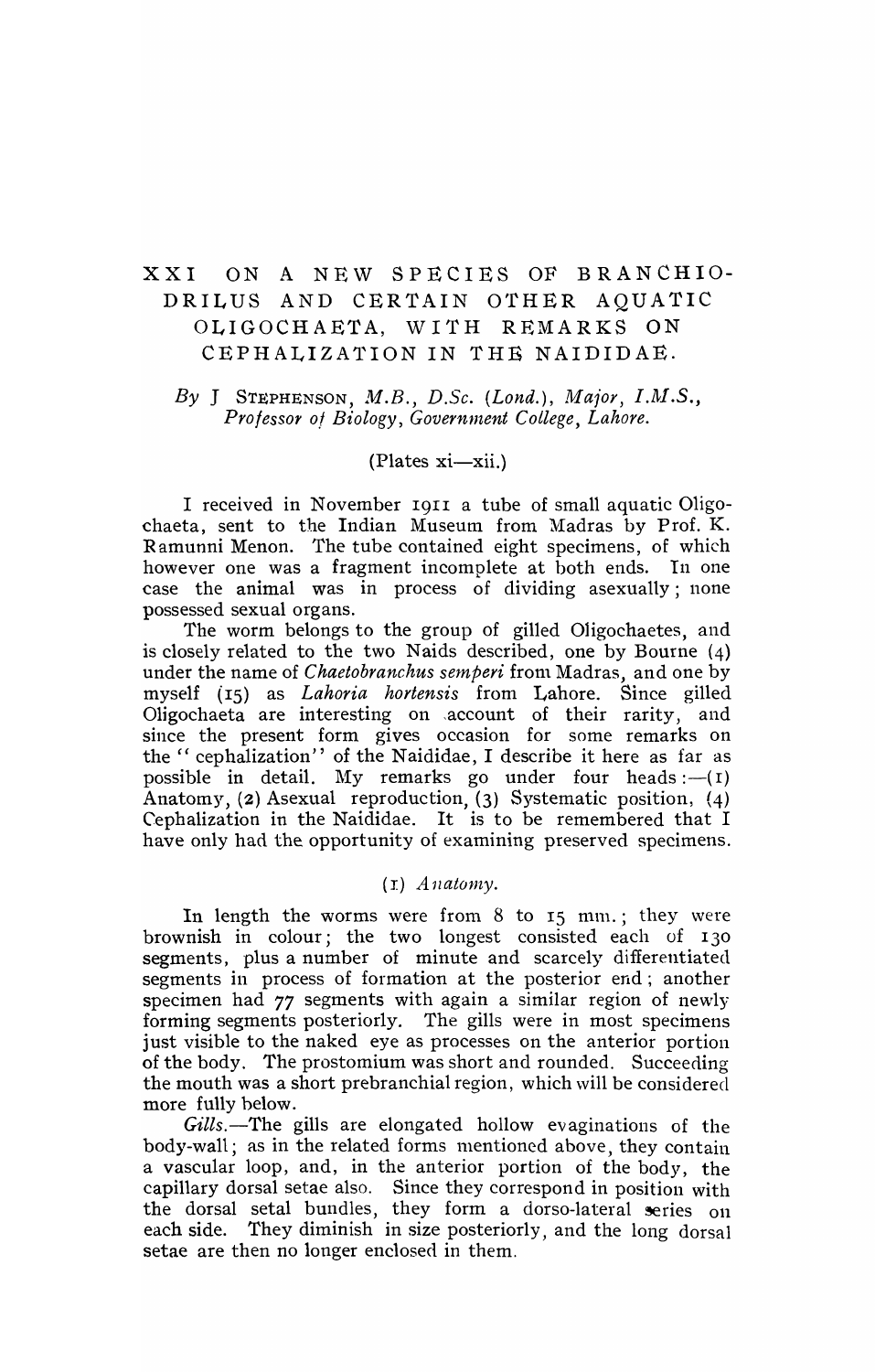In the specimens in which the gills were best developed they were, in the most anterior segments, about  $\cdot$ 54 mm. in length; but exact measurements are difficult, owing to their being somewhat curled and twisted; in the next succeeding segments, where they are longest, they were .72 mm. long, or about  $2-2\frac{1}{2}$  times the diameter of the body in this region. In other specimens they were frequently not so long,--about  $27 \text{ mm}$ , or equal to the diameter of the body.

Some idea of the progressive diminution in size may be obtained from the following data :- in an animal of 130 segments, the gills at the 40th segment were small finger-like lobes, at the 50th large tubercles, at the 60th small tubercles, and beyond this absent. In another specimen of 130 segments, they disappeared at the 76th segment; in one of  $87$  segments, at the  $67th$ ; they were present, as tubercles only, on the 73rd and 56th segments of two animals whose posterior ends had been destroyed at these levels respectively; and in another specimen they were quite small finger-like lobes on the I7th, and disappeared altogether beyond the 24th segment. Behind the region of the gills, in these preserved specimens, the series is continued as a pushing out of the body-wall, which is raised round the base of the dorsal setal bundles into small pointed conical elevations; but these are merely such as would be produced by a contraction of the muscles of the setal sac pushing out the bundles of setae, and indeed may have been so produced at the moment of fixation.

*Pigmentation.* As in the related forms the anterior end of the body is markedly pigmented (pI. xi, figs. I, 2, 3). The pigment occurs as irregular blotches on the prostomium and prebranchial region; behind this it has a fairly definite segmental arrangement, as irregular bands extending over the dorsal and lateral surfaces, but leaving the ventral surface free; the bands are formed of a number of irregular spots or blotches, which may or may not be confluent. The pigment may be very slight in amount and scattered in its distribution; in any case it fades away after the first few segments, e.g., beyond the 8th, 12th, or 13th.

Pigment also usually, but not always. occurs on the gills,-not all over them, but in streaks along their lateral aspects (pI. xi, fig. 1). The pigmentation of the gills corresponds roughly, as regards nunlber of segments, to that of the body.

The pigment appears to be located in peritoneal cells lining the body-wall, and to be of the same nature as that of the chloragogen cells; similar cells invest the dorsal vessel as far forward as the second gill, and sometimes some of the lateral loops also  $[v. int.$ , and cf. Bourne  $(4)$ , and his fig. 3].

Setae.-The dorsal setal bundles begin with the gills; the setae are of two kinds, long and short. The long (' capillary') are straight, smooth, tapering gradually to a very fine point, and, where they are free from the gills and can be measured, in length commonly about  $330$   $\mu$ . The shorter ('needle') setae have typically the form shown in fig. I ; the distal curve and the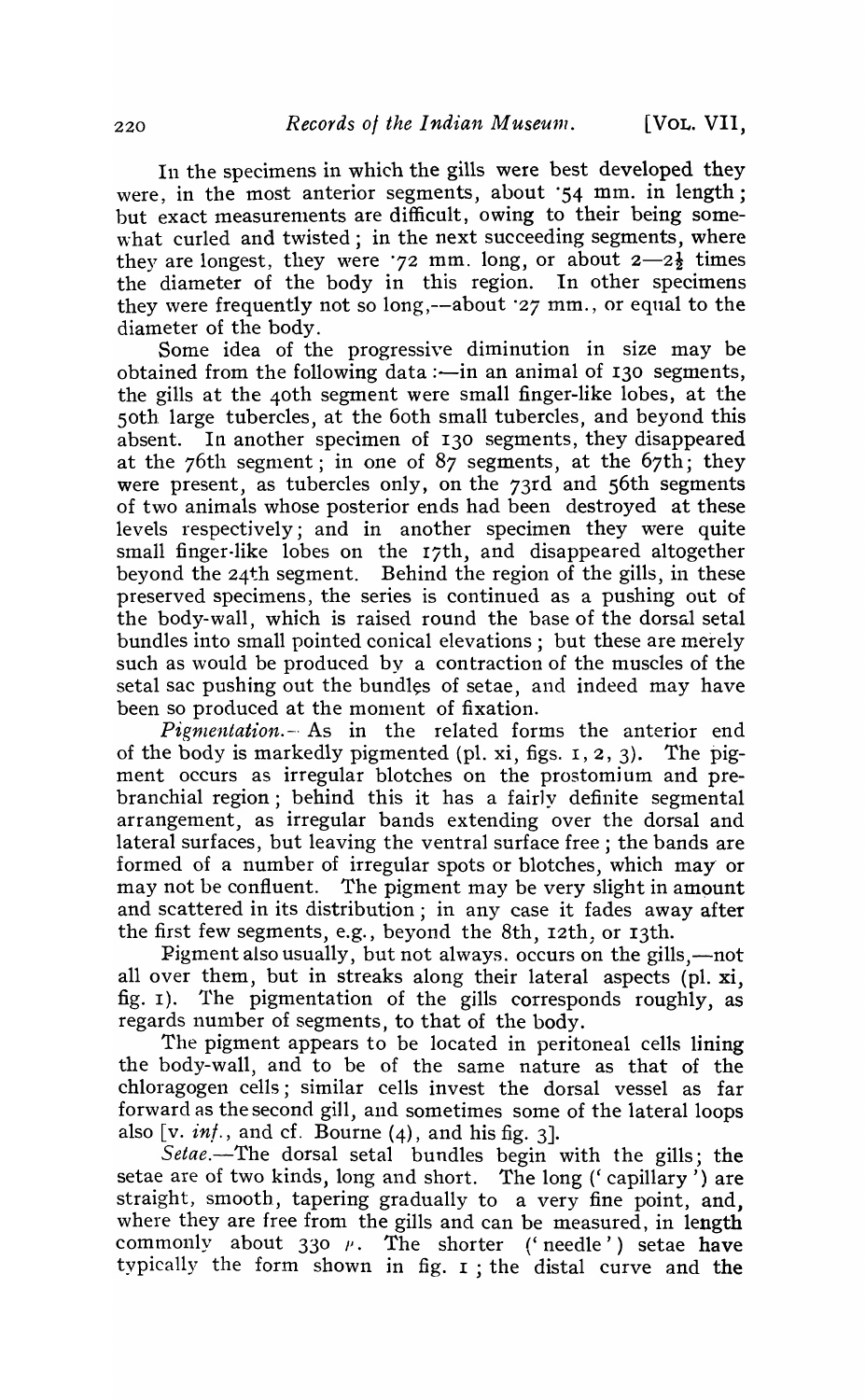extremely slender extremity are (in preserved specimens) with difficulty visible with the ordinary high power, and an immersion lens is necessary to appreciate them. These setae are about  $100\mu$ long, and are closely applied to the proximal part of the shaft of the longer seta, the distal curved end of the short seta appearing to fit round the shaft of the longer. The point of the short seta may project slightly above the surface of the body in the middle and posterior regions of the animal's length.

In the most anterior part of the body, where the gills are longest, the setae are entirely enclosed in the gill processes. Here each bundle consists of two hair setae, or sometimes of only one; if there are two, one is much longer than the other. The hair setae are here much slenderer than they are posteriorly. This is the condition in the first 12, 13, 18, 26 or 27 gilled segments.

In the next succeeding region of the body the gills are becoming shorter, and the hair setae project freely and are no



FIG. *I.-Branckiodrilus menoni;* dorsal needle-seta; x about 375·

longer contained in the gills. The bundles are composed of one hair and one needle. The transition from a thin to a thick type of hair seta is marked, and quite sudden. The needle has apparently not the typical shape described above; it is straighter, almost or quite without the distal curve, but it narrows rapidly to a fine point, like the curved form.

In the middle and posterior regions of the body the dorsal bundles consist of one hair and one needle, of the typical forms described above. Occasionally two needles occur in a bundle.

The ventral setae of the branchial and posterior regions of the body may be separated into two forms, though the distinction is not a hard and fast one, since intermediate shapes occur; neither is the distribution of the two forms fixed.

The one form, the rnore numerous, which may be designated the' posterior, is distinguished by a comparatively stout shaft, often a somewhat greater length, a nodulus distal to the middle of the shaft, and by having the prongs of the fork equal in length or the distal prong slightly longer (fig. 2). In length they measure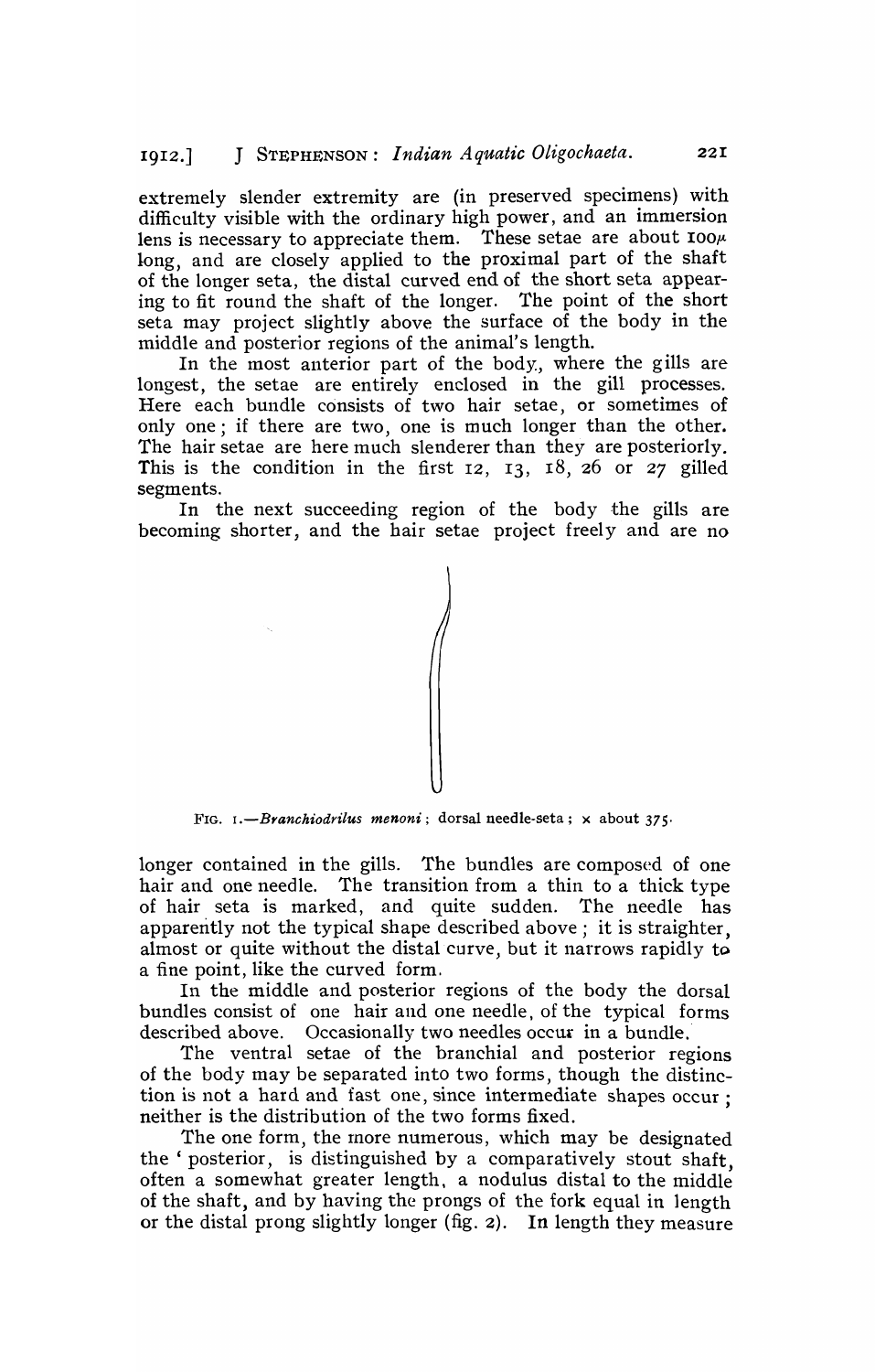110 to 139  $\mu$  (proximal to nodulus: distal to nodulus: : 61: 49. or  $82 : 57$ ). The other or ' anterior' type is slenderer throughout, the prongs, especially the distal prong, also longer and slenderer; the distal prong is  $I_2^1$  times as long as the proximal, while the



FIG. 2.-Branchiodrilus menoni; setae of the posterior ventral type; x 375.

nodulus is at the middle of the shaft or somewhat proximal (fig. 3). In length they measure 100 to 116  $\mu$  (proximal to nodulus: distal to nodulus :  $57 : 57$ , or  $55 : 61$ . In both types the distal prong is only about half as thick at its base as the proximal.

The 'anterior' type occurs on a comparatively small number



FIG. 3.-Branchiodrilus menoni; setae of the anterior ventral type; x 375.

of the anterior segments of the body, the posterior type on the remainder; but there is no defined limit to their distribution. Thus well-marked' anterior' setae may be found on segment xiv, and even behind this; or nearly all the ventral setae in the body may be of the 'posterior' type. The change from 'anterior' to 'posterior' is in any case not a sudden one, and may apparently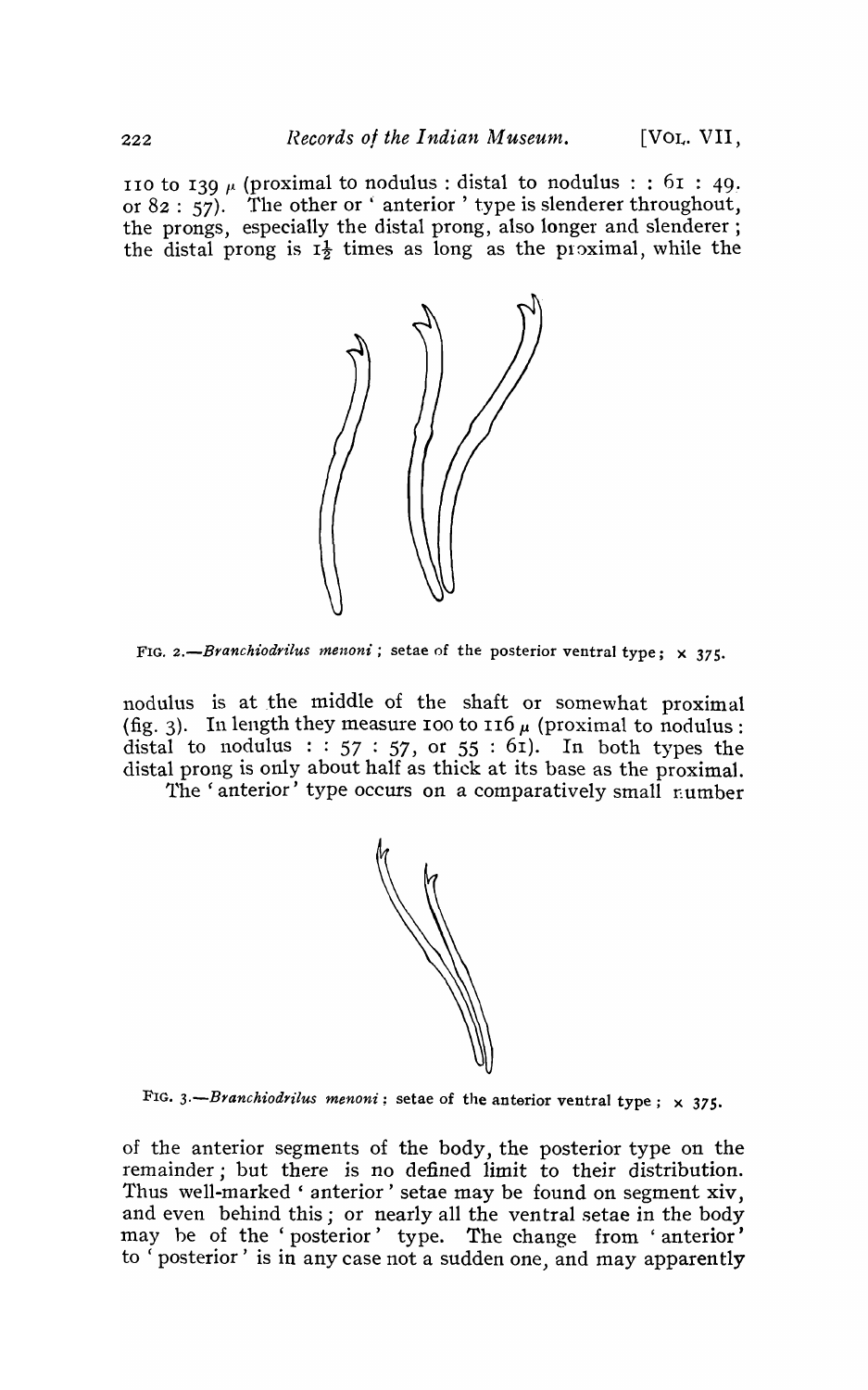take place at a different level on the two sides of the same animal.

As to the number of ventral setae per bundle, this is usually three, and I have never seen more except in the one instance shown in pl. xi fig. 4, where one of the bundles has four. Posteriorly there may be only two; and in some of the anterior segments also there may only be two. Very commonly in the anterior segments there were two fully formed setae, along with a half-formed seta, of which the proximal end was wanting,—as if it were still in process of formation, or perhaps rather as if its formation had' been permanently arrested at this stage (cf. pI. xi, fig. 4).

*Prebranchial region.-The* region between the first gill and the mouth is in this species peculiar in several respects, and seems to merit special description. It may be recalled that in Bourne's worm dorsal and ventral setae begin at the same level (segment ii), the interval between mouth and first setae being equal, according to his figure, to about a single body segment; cephalization is therefore limited to the first. segment. In the allied worm previously described by me there is a considerable interval between mouth and first gills; in this interval are situated the four first ventral setal bundles (exceptionally only three) but no dorsal setae; the gills and dorsal setae, therefore, begin on the sixth segment, and the first five segments are cephalized.'

In the specimens now under discussion, there is a moderate interval between the mouth and the level of the first gill, equal on the average (cf. pl. xi, figs. I, 2 and 3) to the diameter of the body at the latter situation. No distinct external annulation could be made out in this interval; and the pigmentation was not segmentally arranged. The most curious point however is the varying distribution of ventral setae in this region.

The setae are always, when present, of a type distinct from those in the rest of the body. In their general proportions they resemble the' anterior setae, but are considerably shorter  $(77 \text{ to } 87 \mu)$ , remarkably slender, with delicate prongs, and a nodulus proximal to the middle of the shaft (proximal : distal : :  $36: 41, 0141: 46$ .

Their distribution was as follows. In one specimen (pI. xi, fig. r) there were four bundles of such setae in the prebranchial region; in another three (pI. xi, fig. 2); the condition in these specimens (except for the small size of the prebranchial setae) was therefore the same as in the related species previously described by me. a third specimen there were on one side two setal bundles. of only one seta each, the anterior of the two being the longer; on the other side there was, near the mouth, a single bundle of two setae; the prostomium in this specimen was fairly well formed, and the prebranchial region of considerable extent; i.e. considerlng the manner in which asexual division takes place in this form (v. *inf.*), this specimen had probably been leading a free existence for some time. In a fourth there was on one side a single bundle, of one seta only, situated nearer to the first gill than to the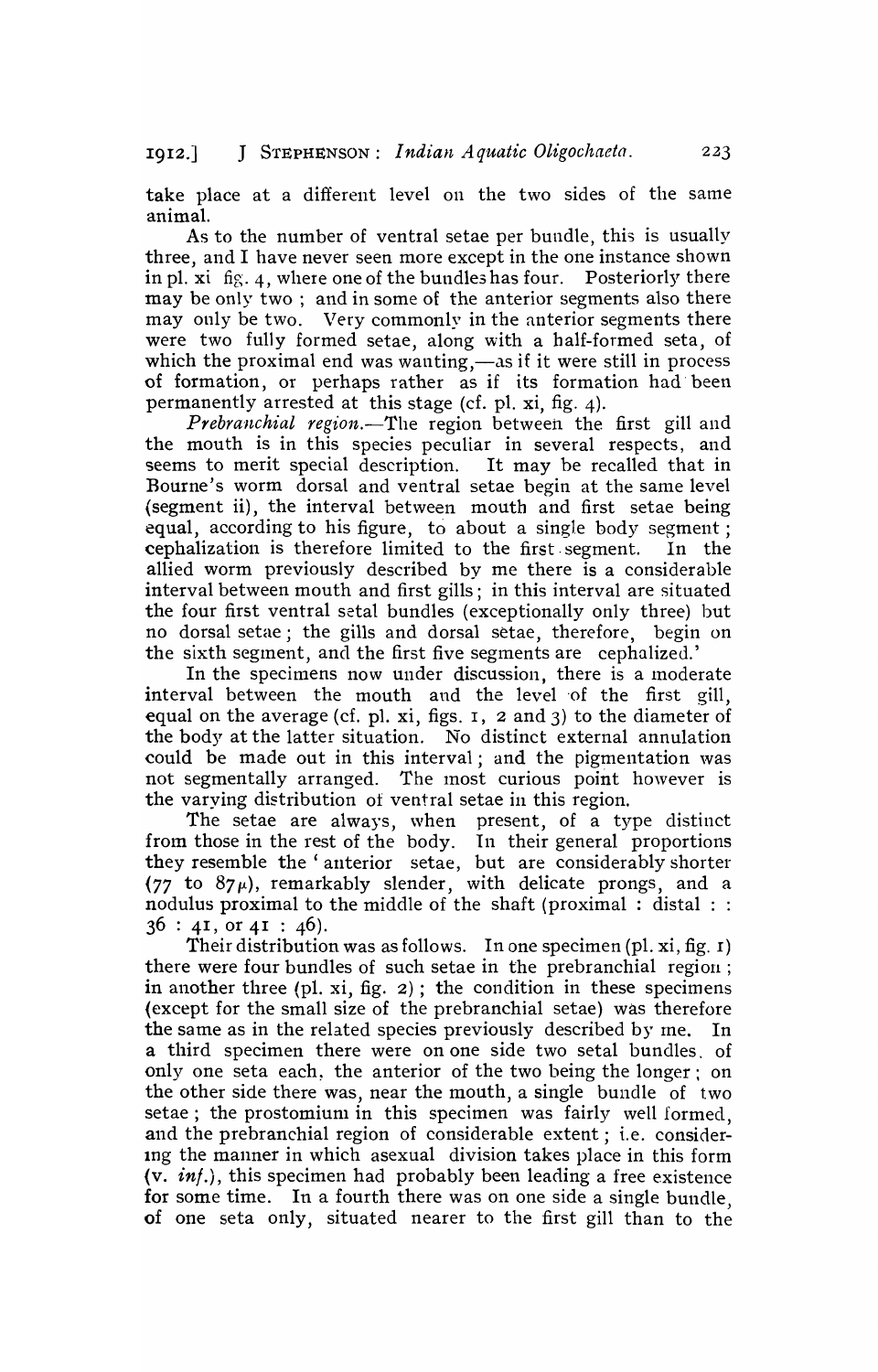mouth; on the other side there were no setae; the prostomium was very round. and the impression given was that the animal had not been long separated. A fifth specimen had no prebranchial setae on either side; the prostomium was very well marked, the mouth and the structures of the head in general were well formed; moreover this was the specimen in which asexual division was going on at the posterior end (pI. xi, fig. 4); it seems justifiable to suppose that this animal had been leading an independent existence for some time. A sixth specimen had similarly no prebranchial setae on either side; the setae of the first gilled segment were smaller and thinner than those of succeeding segments; the differentiation of the head end of the animal was however incomplete, the shape, and the relations of mouth and pharynx did not appear normal, and the gills ceased, even as tubercles, after the twenty-first segment; it seems not improbable, therefore, that this animal had only recently been separated, and had still to undergo a certain amount of development at this anterior end. The seventh specimen had no development at this anterior end. prebranchial setae, and setae were also absent on the first gillbearing segment (pl. xi, fig. 3); the prostomium, mouth, pharynx and cerebral ganglion were well formed, and the, animal had probably therefore been separated for a considerable time.

It is perhaps worthy of remark that in the fifth and seventh of the above specimens the prebranchial region seemed to present a somewhat indefinite, thicker or denser appearance of the tissues and a consequent slight opacity, as' compared with the segments behind it. Whether this is of any importance or not is perhaps doubtful; but it reminded me of a similar somewhat denser and more opaque appearance of the tissues which is seen at the hinder end, in any of the Naididae, in the region where new segments are forming but not yet differentiated .

. It is evident, in any case, that the distribution of setae in the anterior part of the body varies very consider ably. So far as I am aware, such marked variations have not been noticed in any other form. Further remarks on the import of this variability will be found below.

*Other anatomical features.*--In sections through the middle of the body, the sides of the animal are seen, in these specimens, to be somewhat pinched in; and at the level of each septum a distinct band of muscular fibres passes on each side from the lateral line to the gut; it is presumably the contraction of these fibres that canses the constriction referred to.

The pigment cells, as seen in sections, are large irregular cells, containing a large number of brown granules, and indeed appearing to be made up of them (pI. xi, figs. 5, 6). The cells occur in several  $situations, —(a)$  round the dorsal vessel and lateral commissures, (b) along the muscular fibres passing through the coelom from gut to parietes, (c) inside the muscular layer of the body-wall,  $(d)$ apparently more or less free, as corpuscles inside the body-cavity, attached however to the inner surface of the parietes by processes of the pigment cells themselves, or of other corpuscles.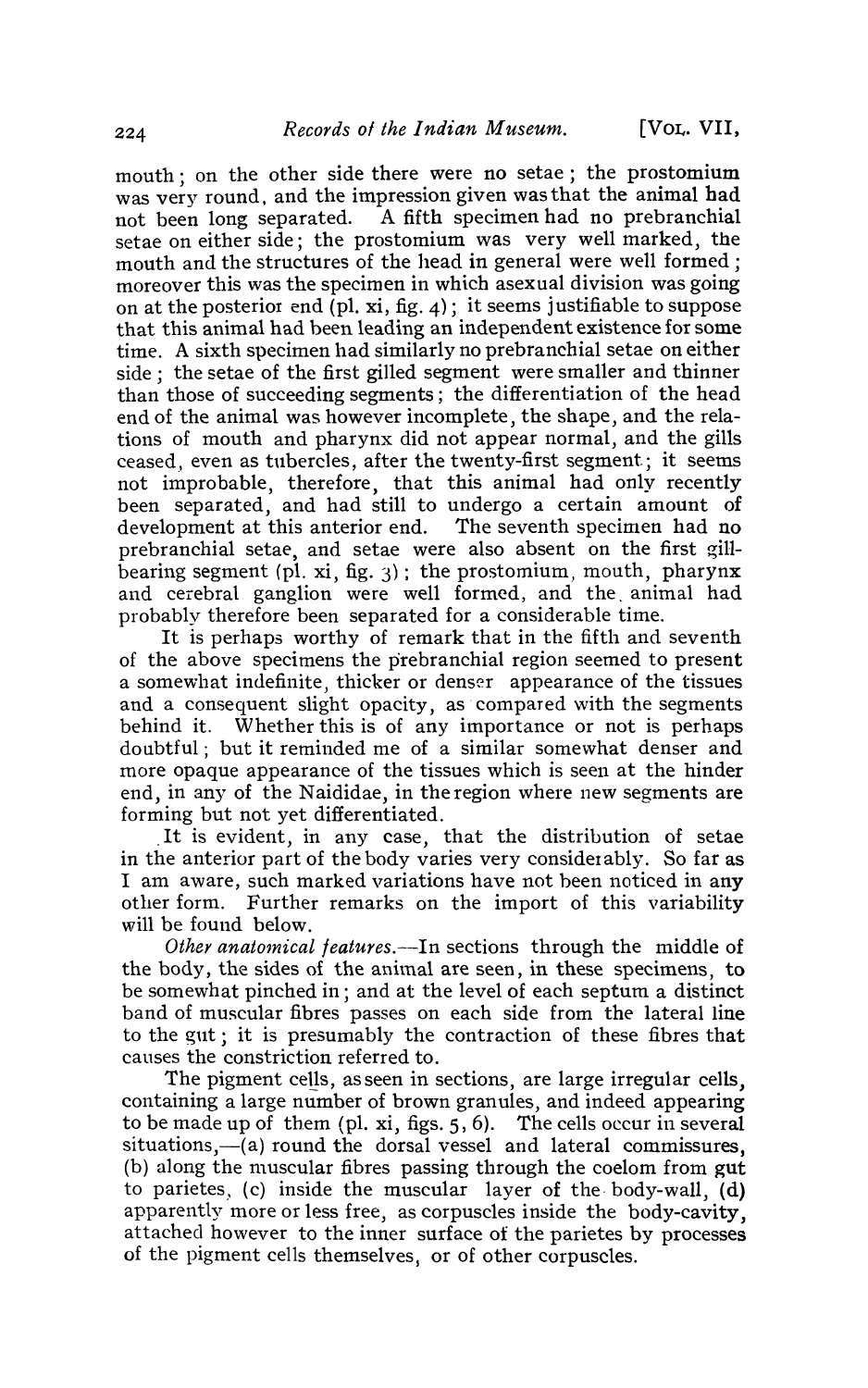The buccal cavity is tubular, and is succeeded by the pharynx, a portion of the tube which possesses a strongly ciliated and laterally extended dorsal diverticulum, the cells lining which are markedly columnar; while the ventral wall of the pharynx is composed of flatter and more irregular cells (pI. xi, fig. 5). The pharynx extends backwards to include the first gilled segment; the diverticulum then flattens out and disappears. The oesophagus is strongly ciliated; there is no stomach,—indeed, beyond the pharynx, the tube can scarcely be differentiated into distinct regions.

The dorsal vessel is, for by far the greater part of its extent, dorsal in name only; it runs for the most part on the left of the intestine (pl. xi, figs.  $2, 6$ ); it is invested by chloragogen cells and pigment cells as far forward as the interval between first and second gills; here it becomes dorsal, and loses its investment.

The present species does not stand alone in the matter of the aberrant course of the dorsal vessel. I have ascertained, from an examination of my specimens, that *B. hortensis* is similar in this respect, though the fact was not noted in my original account of this worm. It is known also to be the case in the various species of the genus *Dero* (N aididae), and in *Branchiura sowerbyi*  (Tubificidae)  $(1, 13)$ ; and I have found it also in the Tubificid worm I have described (13) as *Limnodrilus socialis*. One peculiarity common to all these forms is that they possess specialized respiratory arrangements *;-Dero, Branchiura,* and *Branchiodrilus* possess branchiae, while *Linnodrilus socialis* has a well-developed integumentary blood plexus in the posterior part of its body, and during life is incessantly waving this posterior end' in the water; but as to what connection there is between such specialized respiratory arrangements and a lateral or ventrolateral position of the dorsal vessel I am not clear.

There is a large giant fibre on the dorsal surface of the ventral cord, looking in sections like a large empty tube (pI. xi, fig. 6).

#### (2) *A sexual Reproduction.*

One specimen only was dividing asexually (pI. xi, fig. 4); and here a fragment only of the posterior animal was present. The whole specimen consists of 87 segments in the anterior animal, and nine segments of the posterior. Though apparently nearly ready for detachment, there is as yet no differentiation of a head in the hinder zooid, no mouth, and 110 new setae, no newly formed segments, nor any region intervening between the first gilled segment and the anterior end of the body; the gills however have formed, and the characteristic pigmentation of the anterior region is beginning to appear. At the posterior end of the anterior animal there is an appearance suggestive of the approaching rapid formation of a budding zone,-a slight opacity, and an irregular fine transverse streaking, more especially on the ventral half of the body.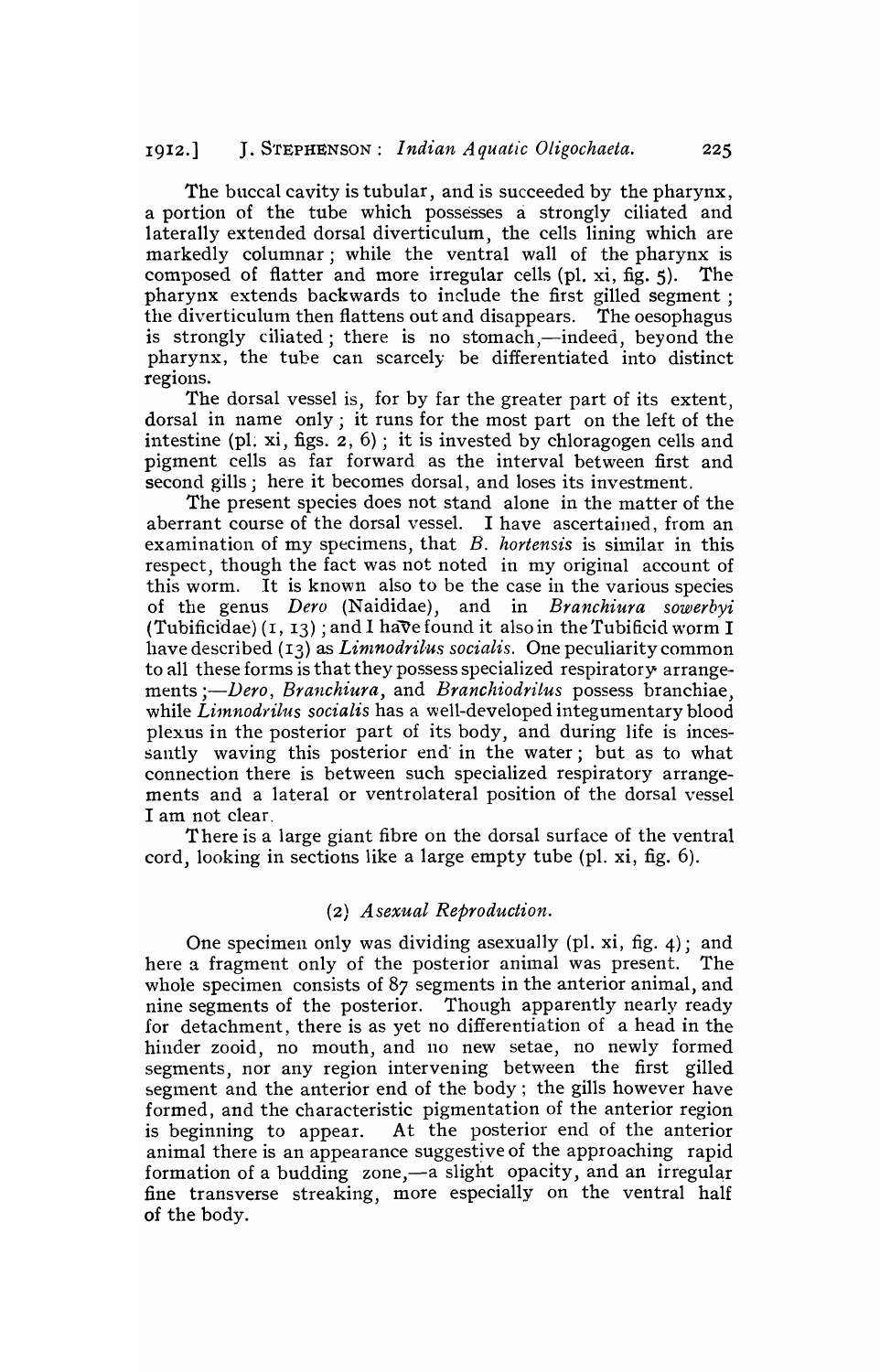The condition is therefore to be compared with what occurs in Bourne's *Chaetobranchus,* where there is no budding zone, and the process of division resembles rather a simple fission of the animal into two. It is to be contrasted in this respect with the species I found at Lahore., where a regular budding zone is formed, as in *Nais*, *Chaetogaster*, etc. Further, the present form agrees with Bourne's in the fact that asexual reproduction is apparently a comparatively rare occurrence; Bourne, out of a large number, found only a few specimens dividing; whereas in many species of Naididae it seems to be rather the exception than the rule to find an animal which is not preparing to divide.

It would appear from the specimen undergoing division (pl. xi, fig. 4),—if I am right in supposing that a separation of the two individuals was here not far off,—that a considerable amount of the development of the head has still to be gone through after fission is completed. This is confirmed by the actual condition of two of the free-living specimens examined (the fourth and sixth; cf. *ant.,* under the description of the prebranchial region).

Can this inference be used to explain the remarkable variations in the distribution of the prebranchial setae? In other words, can we suppose that all specimens which show fewer than four pairs of ventral setal bundles in front of the gills have recently been separated, and have not yet completed the development of the anterior end,—and that the production of the full number of setal bundles will follow in time ? Would the specimens described above have developed, in all cases, four bundles of ventral setae in the prebranchial region if they had been left alive?

This seems quite possible with regard to such specimens as the fourth and sixth of the foregoing description; here the other structures of the anterior end-prostomium etc.--were also incomplete, and it is quite possible that the setae might, later, have developed along with these.

It does not seem very probable with regard to some of the other specimens. For example, in that represented in pI. xi, fig. 3, the seventh of the previous description, the prostomium, mouth, and other features of the anterior end are well developed, yet the ventral setae are wanting ; had they been going to develop, there would have been at least some signs of them. The same may be said with regard to the fifth. And in the specimen with three well-developed setal bundles in the prebranchial region (pl.  $xi$ , fig. 2) there would probably have been some sign of a fourth if a fourth had ever been going to develop. Again, asexual reproduction apparently here, as in Bourne's worm, does not occur with any great frequency; hence the chances are very much against six out of these seven specimens having been very recently separated, as the above explanation would demand.

The matter may therefore be summed up as follows: $-In$ the present form the process of asexual reproduction is accompanied by the formation of only the rudiment of a budding zone; separation of the two resulting individuals takes place early;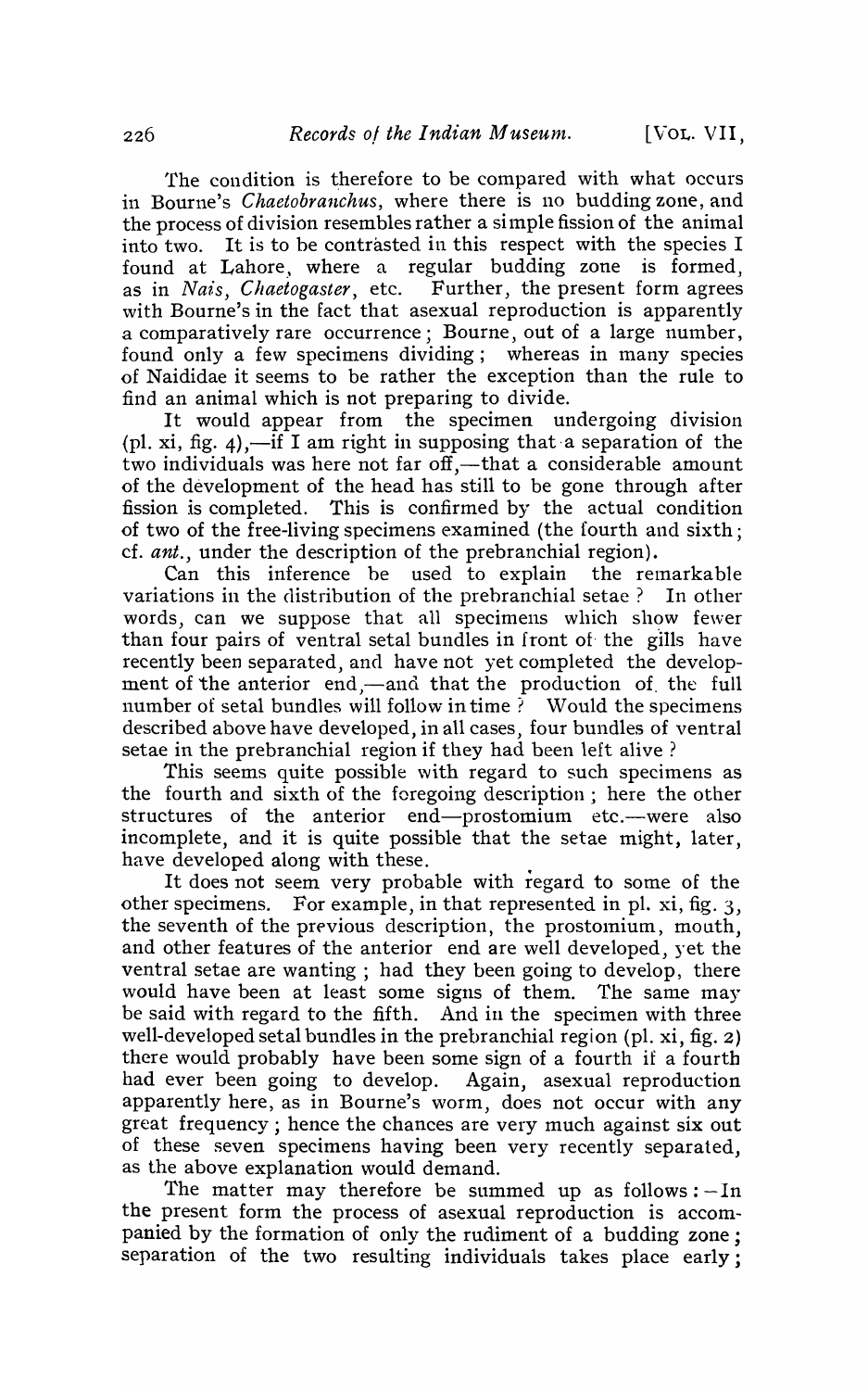and a considerable portion of the process of differentiation of the head is completed after separation. In this differentiation, the formation of the setal bundles sometimes lags behind that of the other structures, and the number of setal bundles formed varies considerably. Not infrequently, it would appear, none are formed; and the maximum number of four is perhaps comparatively seldom produced.

### *(3) Systernatic Position.*

Though closely related to the worm which I have described as Lahoria hortensis, the present species is not identical with it; and the more restricted distribution of the gills in 'the form under discussion, the details of asexual reproduction, certain differences in the fonn of the setae, and the smaller number of these in both dorsal and ventral bundles, are sufficient to distinguish it.

With regard to Bourne's *Chaetobranchus semperi* the agreement is in many respects closer. Thus Bourne gives identically the same number of segments (130) which I counted in the best developed specimens of the present batch; the details of pigmentation correspond in the two; the number and distribution of the gills is about the same; the details of asexual reproduction are strikingly similar, and different from what is usual in other Naididae; and finally both were taken in the same locality.

On the other hand there are several points of difference. To begin with the less important, the length of Bourne's worm appears to have been greater, though some of the apparent difference is no doubt due to contraction of the preserved specimens; the setae did not begin to project freely so soon in Bourne's specimens (about the 30th segment), as in mine (13th to 28th); and, to judge from Bourne's figure, the position of the mouth is different in the two, the prostomium heing considerably longer, and the prebranchial region somewhat shorter in Bourne's specimens than in those now under discussion. Further and more important differences are found in the characters of the setae; though those of the two forms have a general resemblance, this does not extend to details (compare, for example, the dorsal needles of the present form. with the sickle-shaped dorsal setae of *Chaetobranchus semperi)* ; and a marked distinction is found in the numbers of setae per bundle, both in the dorsal and ventral series. Lastly there is the fact that in the present form there may be as many as four pairs of ventral setal bundles between the first gills and the mouth.

In my present specimens, it is only in a minority that wellformed setal bundles are developed between the first gills and the mouth; and had I received a smaller number of the worms, say two or three only, it is not improbable that such examples would have been wanting altogether; in which case, in view of the many and detailed points of similarity, it is not unlikely that I should have recorded the present find as a rediscovery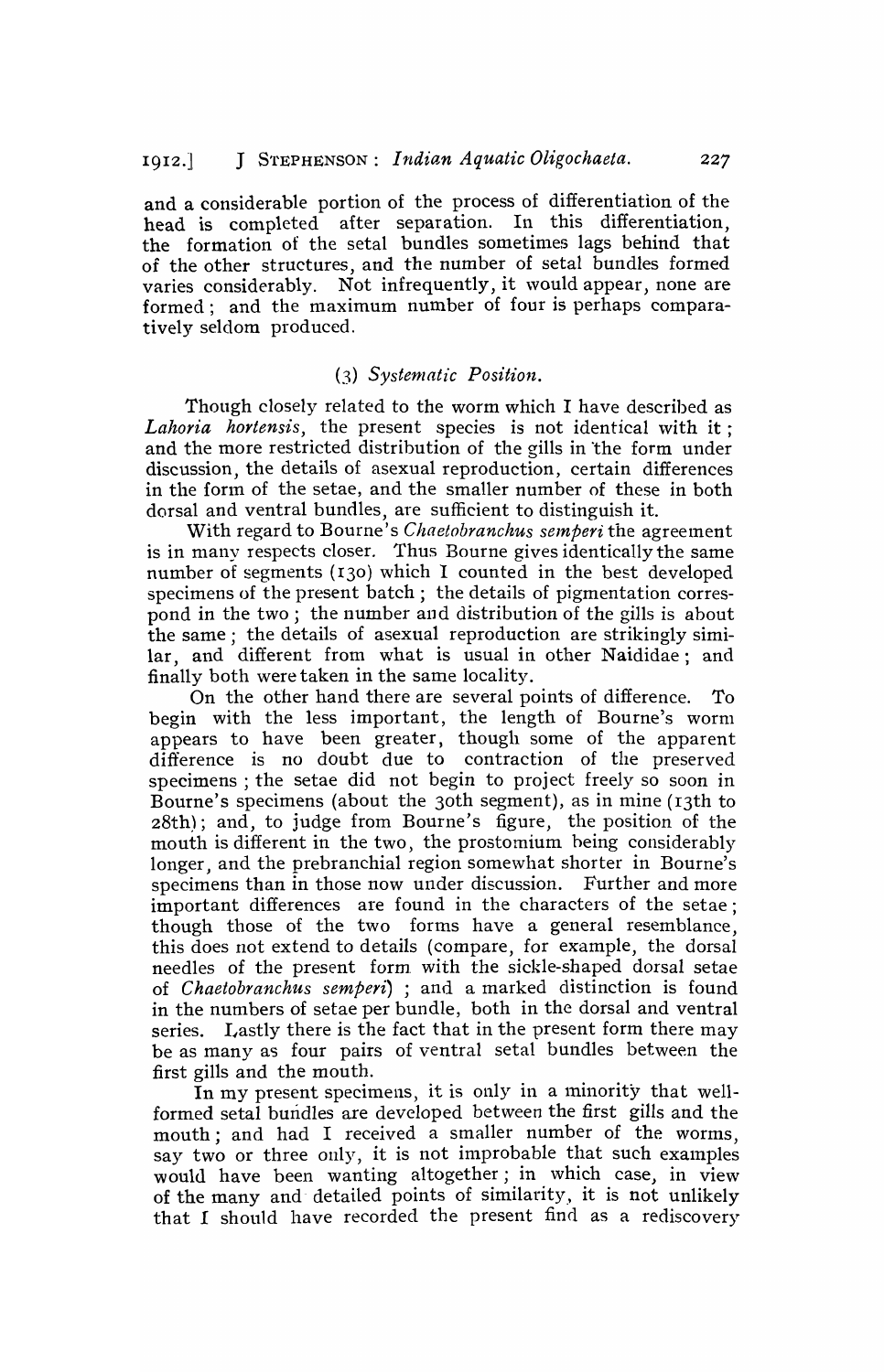of Bourne's worm. It does not seem possible, on the other hand, that Bourne should have overlooked the occasional occurrence of prebranchial ventral setae, since he "secured numerous specimens of *Chaetobranchus*" and (with regard to the mode of asexual reproduction at least) "examined a very large number of individuals."

The two forms are therefore to be regarded as distinct, and I accordingly propose for the one herein described the specific name *menoni*. It seems however impossible, merely on the ground of a (far from constant) difference with regard to the prebranchial setae, to deny a close genetic relationship between the two. They must undoubtedly be regarded as belonging to the same genus.

For the generic name *Chaetobranchus,* which, since it is the name which Bourne used, has been employed above in referring to the worm described by him, Michaelsen (8) substituted *Branchiodrilus, Chaetobranchus·having* been previously used for a fish. The new worm thus becomes *Branchiodrilus menoni*.

If however these two species are ranked under the same genus, so must be the form from Lahore described by me as *Lahoria hortensis* (15); since the reason for separating this latter as a distinct genus from Bourne's worm was the same difference with regard to the prebranchial setae which occurs or may occur in *B. menoni*; i.e. the fact that four (or three) pairs of ventral setal bundles may occur in front of the first gills, or rather (which comes to the same thing) in front of the first dorsal setae.

The genus therefore now comprises three species, and genus and species will be defined as follows  $:$ -

## BRACHIODRILUS Mchlsn. (= *Chaetobranchus*-Bourne):

Prostomium rounded. A pair of dorso-Iaterally placed branchial processes on many or most of the body-segments, beginning immediately or a short distance behind the mouth. Ventral setae crotchet shaped, forked distally. Dorsal setae beginning in the same segment as the gills, of two kinds, capillary and needles; the former, in a number of the anterior segments, enclosed in the gills.

## I. B. semperi (Bourne).

Length  $38-50$  mm., diam.  $5$  mm., segments 130. Branchial processes begin in the segment behind the mouth; at first are about four times as long as the diameter of the body, then decreasing in length and disappearing at the 60th-70th segment. Dorsal setal bundles consist of two or three capillary setae, longer in the anterior, shorter in the posterior segments, and two or three short sickle-shaped setae, the latter wanting in the anterior segments. Capillary setae of dorsal bundles all enclosed in the branchial processes in about the first 30 segments, some so enclosed in ahout the next 30, thenceforward all free. Ventral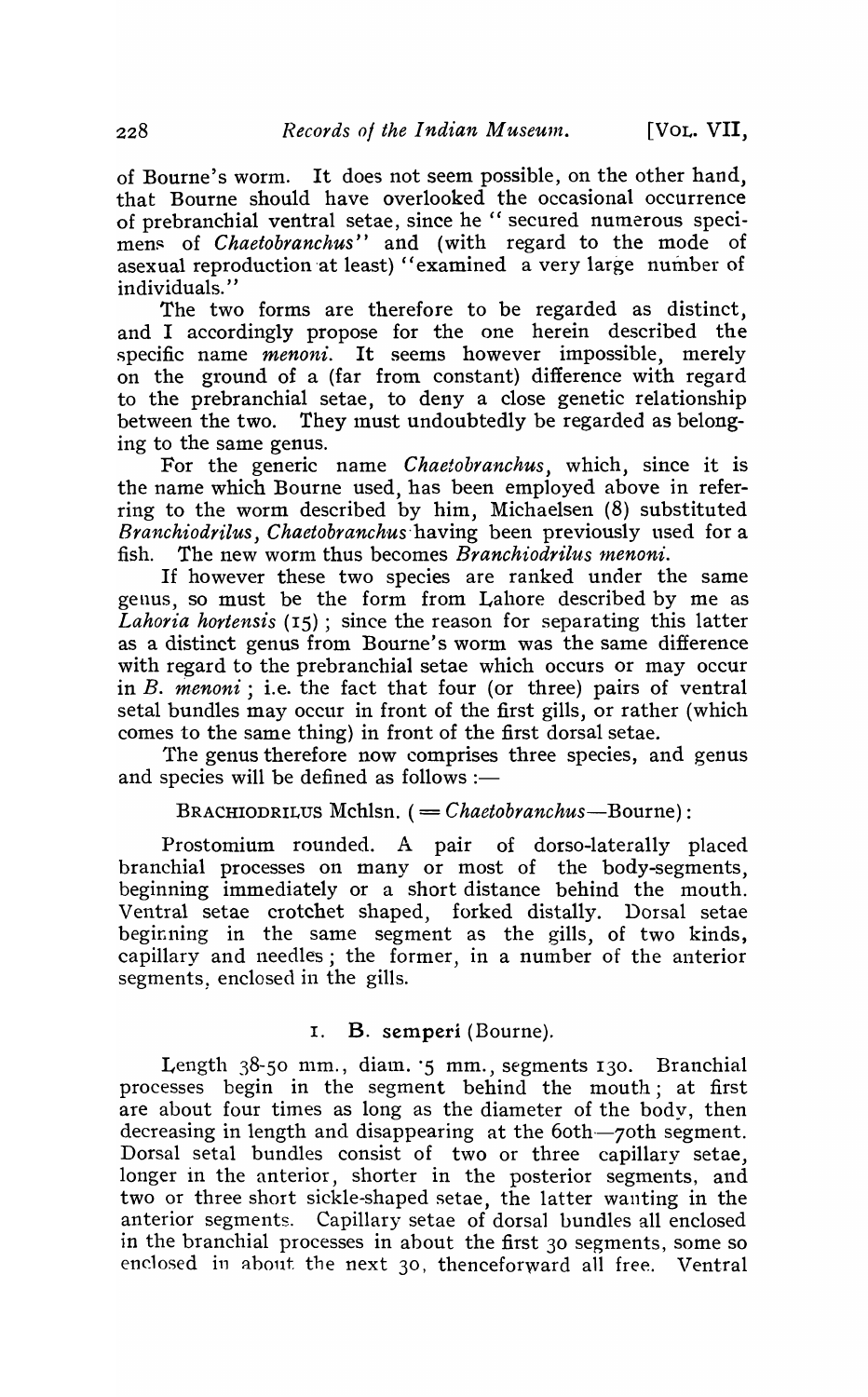bundles of 4-6 setae, the distal prong of which is the longer in the most anterior segments, the proximal being the longer in the remaining segments. No. stomach. Lymph corpuscles rounded, with numerous olive-green granules. Asexual reproduction without the previous formation of a budding zone.

#### 2. B. menoni sp. nov.

Length (preserved) 8-15 mm., segments up to I30. A short prebranchial region between first gills and mouth, which may or may not possess a series of pairs of ventral setal bundles (up to 4 pairs). Gills diminishing in size posteriorly, and ending some distance in front of hinder end; longest gills  $2\frac{1}{2}$  times as long as diameter of body. Dorsal setal bundles anteriorly of one or two hair setae; in the middle and posterior parts of the body of one hair and one needle seta, the latter somewhat bayonetshaped, tapering to a fine point. The hair setae of the anterior bundles enclosed in the gills; becoming free before the 30th segment Ventral bundles usually of  $3$ , sometimes of  $2$ , setae; anteriorly slenderer, distal prong longer, nodulus proximal to middle of shaft or about its centre; further back the setae are stouter, distal prong approximately equal to or a little longer than proximal, nodulus distal to middle. No stomach. Asexual reproduction without or almost without previous formation of a budding zone.

## 3. B. hortensis (Stephenson) *(=Lahoria hortensis).*

Length  $16-25$  mm., diam.  $5-75$  mm., segments  $90-120$ . Gills and dorsal setae begin on sixth (occasionally fifth) segment. Gills diminishing in size posteriorly, ending just in front of hinder end of animal; longest gills 3-4 times as long as diameter of body. Dorsal setal bundles of capillary and needle setae, not more than two of each per bundle; contained within the gills for the first 40-50 segments, then one hair seta of each bundle free; needle setae straight, pointed. Ventral bundles of  $4-5$  setae, distal prong slightly longer than proximal, and much thinner at its base. No stomach. A budding zone formed during asexual division.

### *4. On Cephalization £n the N a£didae.*

Cephalization means the formation of a head; to quote from Beddard (2), "Lankester has applied this expression to the specialization of the anterior region of the body so frequently seen among the Oligochaeta." This specialization shows itself perhaps most prominently in the distribution of the setae ;- " all Oligochaeta show cephalization as regards the first segment of the body, which never possesses setae." The Naididae which (except *Chaetogaster)* have regularly ventral setae in all segments from the second onwards, frequently lack dorsal setae in a number of the anterior segments, and there are thus in these cases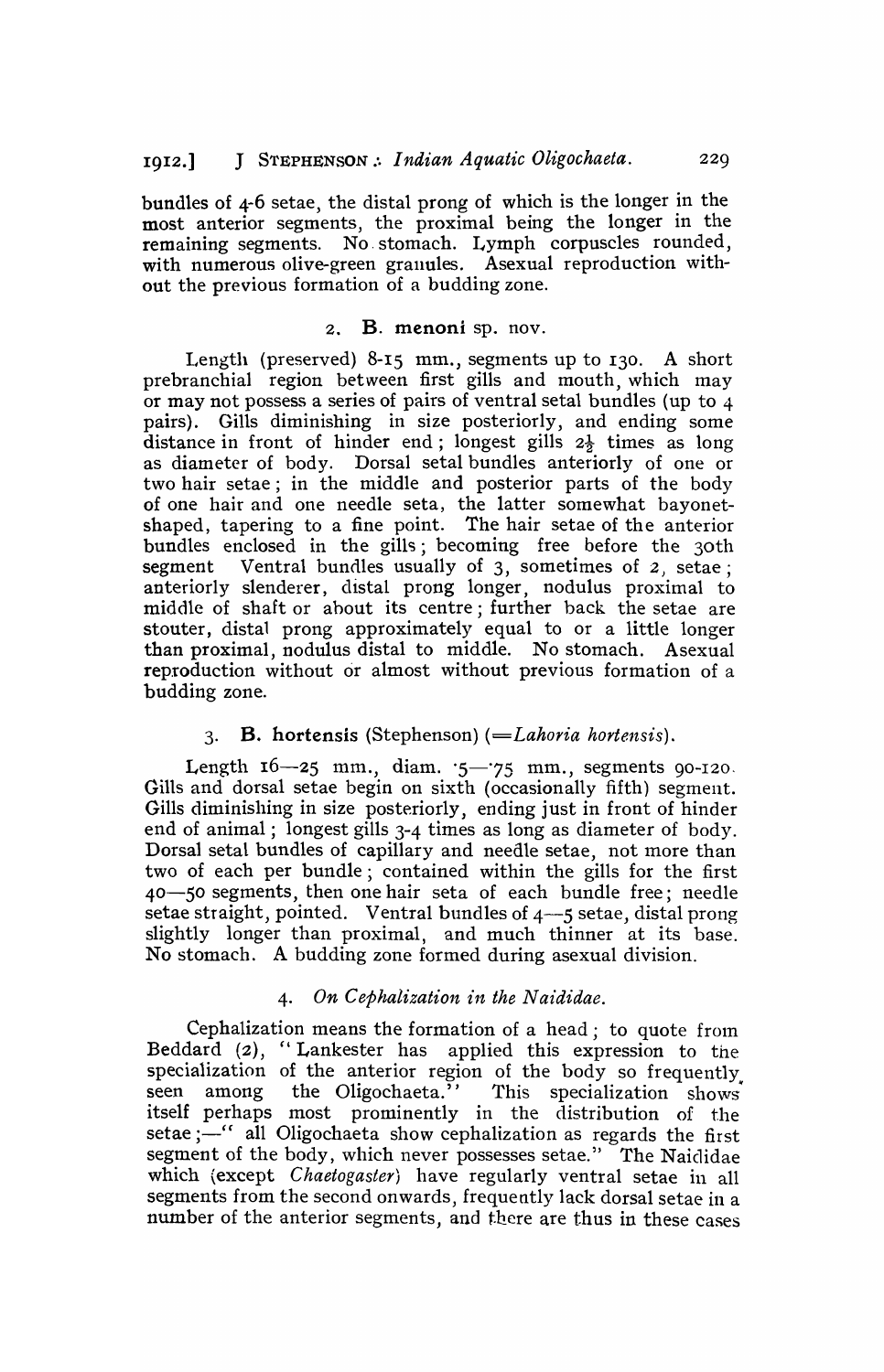a number (usually four, i.e. segments  $ii-v$ ) of segments which have ventral but no dorsal setae. It is frequently found moreover, e.g. in the genus *Nais*, that the ventral setae of these 'cephalized' segments are different in type from the succeeding ones; thus the distal of the two prongs of the forked end may be relatively longer, and the nodulus situated proximal, instead of distal, to the middle of the shaft.

Other systems or organs are concerned. Beddard instances septa and nephridia, which may be absent from the anterior segments. In addition I may adduce pigmentation; the cephalized segments may be lighter in colour, or the pigment may be differently arranged, as compared with the following segments. Chloragogen cells are absent from the alimentary tract in the cephalized segments. The gills of *Branchiodrilus hortensis* are similarly absent from this region.

The next point which I wish to bring forward is that this cephalization is related in the Naididae to the manner of asexual division, and to the production, between two separating individuals, of a budding zone. When one of the Naididae divides asexually, the usual procedure is that at some spot near the middle of the length of the animal a rapid production of new segments takes place; of these segments the larger number go to form the tail end of the anterior, the smaller number to form the head of the posterior, of the two resulting animals. This head commonly consists of five segments, with a prostomium, all newly formed; i.e., it corresponds to the number of cephalized segments as determined by the examination of free-living specimens. In other words these segments, produced in the budding zone, and representing the head of the (subsequently to be detached) animal, want the dorsal setae, and frequently have the ventral setae modified; they are commonly, at first at least, less pigmented (as are also the newly formed segments at the posterior end of the anterior animal); they contain no chloragogen cells, have no nephridia. and in *Branchiodrilus hortensis* are without gills.

Since the predominant mode of reproduction in the Naididae is the asexual, by fission,—sexual reproduction being a comparatively, or absolutely, rare occurrence,—by far the larger number of individuals of a species existing at any time will have been produced asexually, and *the cephalized segments will be those which have been produced in a zone of budding.* <sup>1</sup>

I This point with regard to the budding zone has not apparently received much attention from students of the Naididae and (in the somewbat scanty literature at my disposal) I cannot find any references as to how many of the stgments produced in the budding zone go to the anterior end of the posterior animal in the different genera. My own observations on the genera *Chaetogaster*, Nais, Slavina, Stylaria, Aulophorus and *Branchiodrilus* show that the rule just stated holds for these (in *Chaetogaster*, where there are no dorsal setae, cephalization is marked by the regular series of ventral setae beginning only in the sixth segment); and it apparently holds also for *Aeolosoma* (fam. Aeolosomatidae), where the process is similar. It is to be noted however that *Pristina* is a remarkable exception; here no fewer than seven of the anterior segments are formed in the budding zone, though dorsal setae begin on the second segment, and cephalization is therefore confined to the first.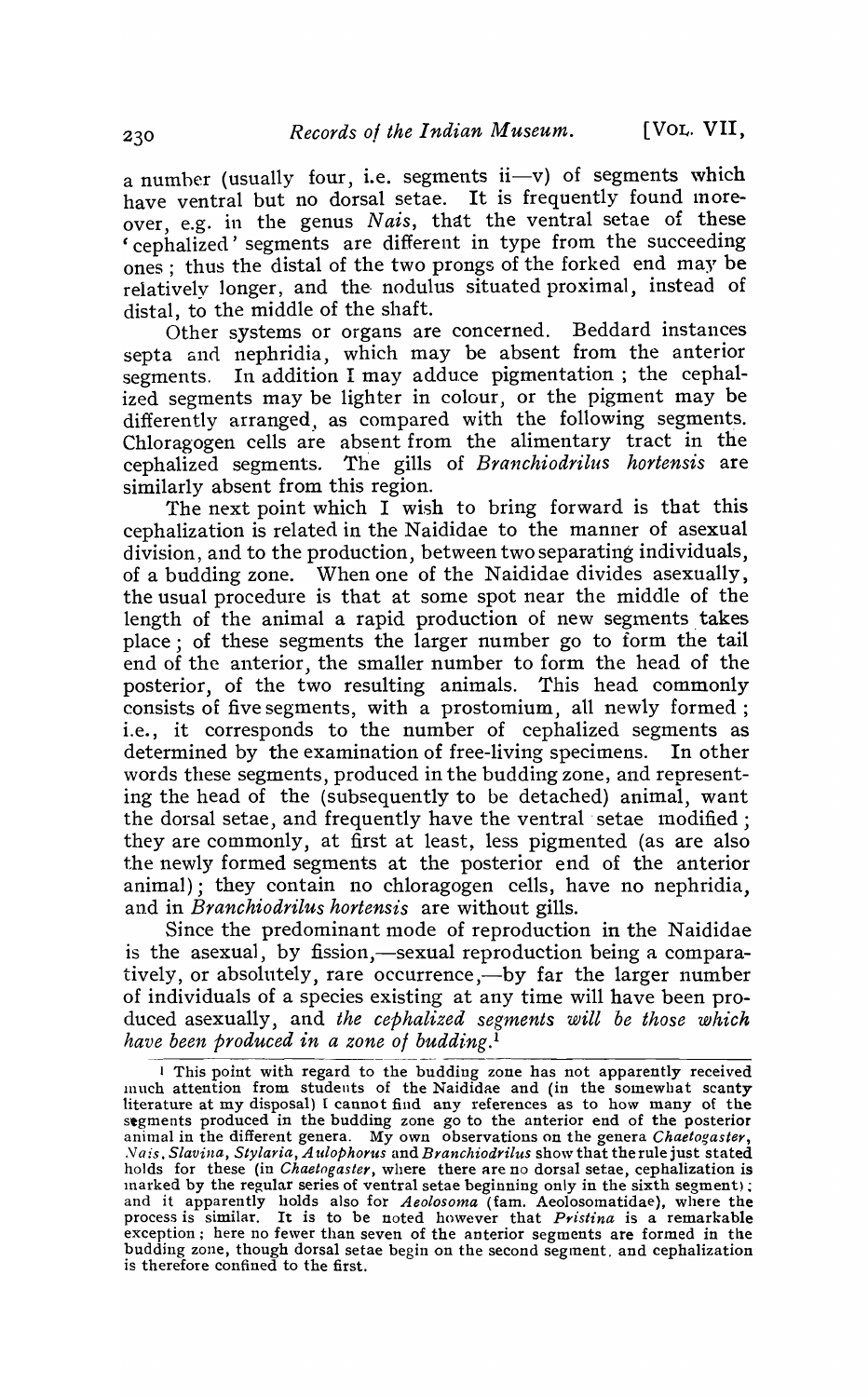From this it follows, that variations or irregularities in the process of budding will give rise to corresponding variations or irregularities in the degree and form of cephalization.

That the budding zone varies in position has been known for some time. It is usual, following Bourne (5), to denote by *n*  the number of segments of the original animal behind which the budding zone appears, and though Bourne thought at first that *n* would be found to be constant for each species, it now appears that in. a large number of species at least it varies within somewhat wide limits (for examples, *ct.* Benham (3), Piguet (II), Stephenson (16) *(Stylaria lacustris)* ).1

Variations in position of the budding zone would not necessarily affect the number of cephalized segments; the point has been mentioned, because variations in one respect prepare us to look for variations in other respects. Such have been noted in *Nais communis* by Piguet (II) :- " à diverses reprises, j'ai trouvé un certain nombre d'exemplaires qui n'avaient que 4 segments avant celui où débutent les soies dorsales et les cellules chloragogénes (normalement, le 6me). J'ai d'abord pensé à une régénération incomplete apres mutilation; mais tous ces individus avaient la région antèrieure absolument normale, sauf que leur 5me segment etai1I'homologue du 6me des autres. II faut done supposer que le bourgeonnement produit quelquefois, accidentellement peutêtre, des spécimens ayant, dans la region du pharynx et de l'oesophage, un segment de moins que les autres." The fact that in *Branchiodrilus hortensis* there may be either four or five cephalized segments (15) belongs here also. And in *Slavina puniabensis*  I found  $(I_4)$  a number of irregularities in the results of the budding process;—incomplete differentiation of the head, an eye wanting on one side, fewer setal bundles, and these containing fewer setae than normal ;—which might perhaps be partly explained by supposing that separation of the two individuals had taken place before the differentiation of the head had been completed, and that this differentiation would follow after, instead of as usual coming before, the separation. But it is perhaps equally likely that these irregularities were destined to endure.

This brings us to the condition in  $B$ . menoni. We have here before us a number of variations in the characters of the anterior end of the animal, especially in the numbers of the ventral setal bundles in front of the gills (or of the first dorsal setae). As to how this is related to the process of asexual reproduction, and how far these variations may be due merely to a delayed differentiation of the newly formed head, see the section on Asexual Reproduction. Referring to the discussion there for support, it will be sufficient now to state that *in* B. menoni *we have a*  species which varies within wide limits in regard to cephalization, as *manifested especially in the setal distribution.* 

<sup>1</sup> In the Aeolosomatidae however and in the genus *Chaetogaster,* in which cases the number of body segments is small, *11.* would seem to be fixed for each species, according to observations on all the species that have come under my notice.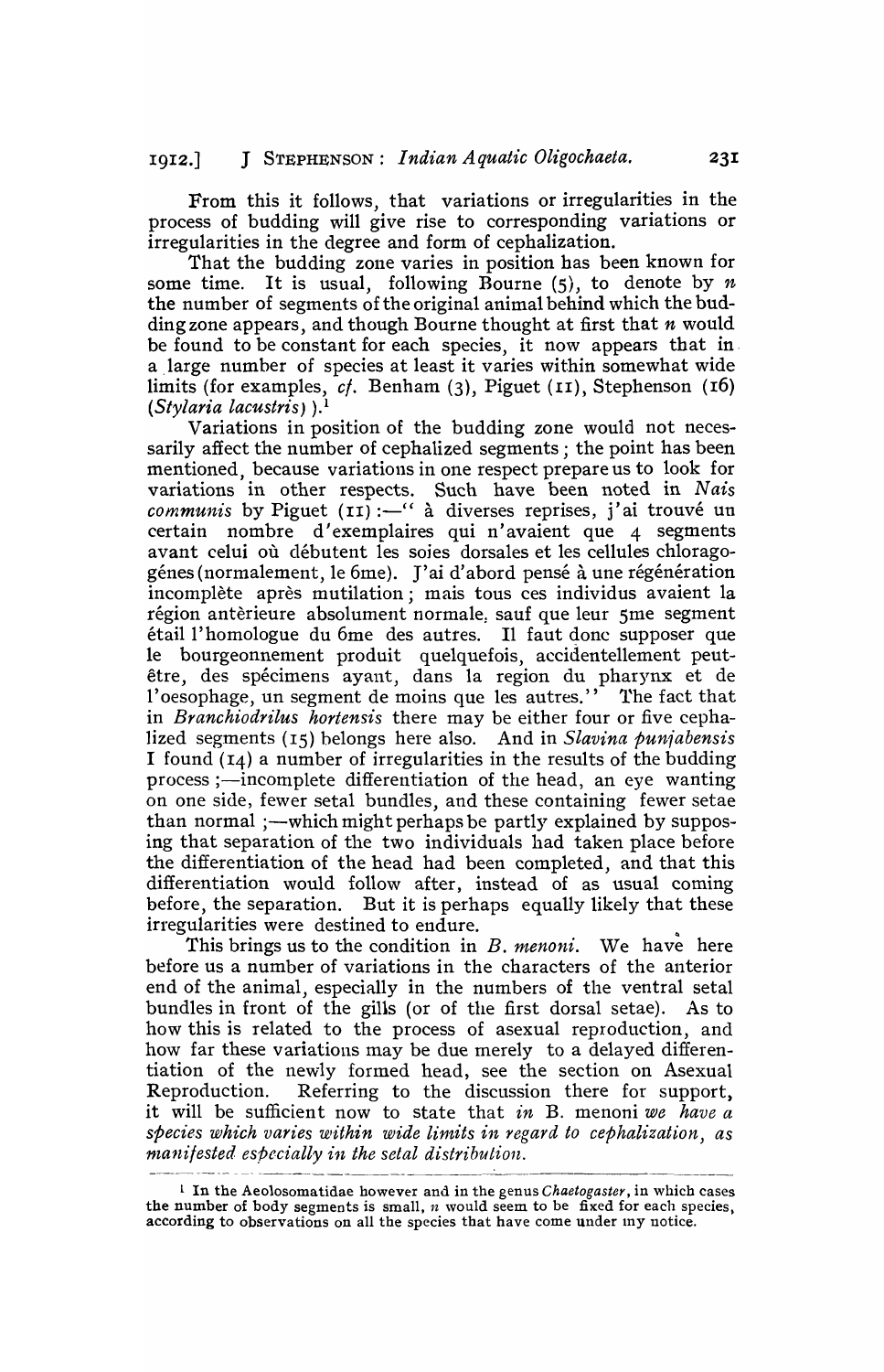The importance of a right estimate of the value of cephalization, as marked by the want of correspondence in the anterior limits of the dorsal and ventral setae, is apparent when we call to mind that this is one of the characters by which the genera of the Naididae are discriminated. Thus the segment on which the dorsal setae begin (reckoning the first segment with ventral setae as the second of the animal's body) figures as a diagnostic mark of genera in Vejdovsky (17, p. 25), and in Michaelsen (8, p. 17). The extent anteriorly of the dorsal setae is the chief, if not the only, distinction between the genera *Naidium* and *Nais.* To quote from a former paper  $(15)$ :—"Beddard  $(2, p. 281)$ , merging together a number of genera of other authors under the one name *Nais,*  does so largely because they 'agree in the important fact that the first five segments are cephalized,—that the dorsal setae do not commence until the sixth segment,' and by implication would exclude from the genus any form which did not show this cephalization. Similarly *Pristina* and *Naidium* are united by him on the ground of the absence of this feature. Bourne (5) also believed that the number of cephalized segments is constant for the genus, and thought it probable that *Dero furcata,* possessing four achaetous dorsal segments, should on this account be removed from the genus, since the other members of it have five such segments." And specially with regard to *Branchiodrilus*. "the And specially with regard to *Branchiodrilus*, "the presence of dorsal setae on all segments from the second onwards is mentioned as a feature in the generic diagnosis of *Branchiodrilus*  in Bourne's original paper (4), in Beddard's monograph of the Oligochaeta (2), and by Michaelsen  $(8)$ ."

It is therefore evident that a distinction such as that which obtains between *Branchiodrilus sempcri* and *B. hortensis,* where the dorsal setae begin on the second and sixth segments respectively, is held by most authorities as a ground for a generic separation. Holding this view myself, I accordingly separated the Lahore species as a distinct genus, *Lahoria*, though I thought it "perhaps worth while asking whether a cephalization which affects only the setal distribution (for the absence of gills on segments  $ii-v$  of the present form [i.e. *B. hortensis*] is evidently correlated with the absence of the setae which are necessary to stiffen them) has the systematic value hitherto generally attributed to it."

It is to be added that the above view, of the absolute value of a different anterior extent of the dorsal setae as a generic character, has not always been strictly maintained. Thus Michaelsen (8) unites into one genus *Paranais* three species known at various times as *Naidium naidina, Paranais littoralis*, and *Uncinais uncinata,* though their dorsal setae begin respectively on the second, fifth, and sixth segments. And in a recent paper (9) the same author prefers to include my *Lahoria hortensis* as a species of *Branchiodrilus* (as I do in the present paper), allowing the numerous close structural resemblances to over-ride the somewhat artificial distinction based on the distribution of the dorsal setae.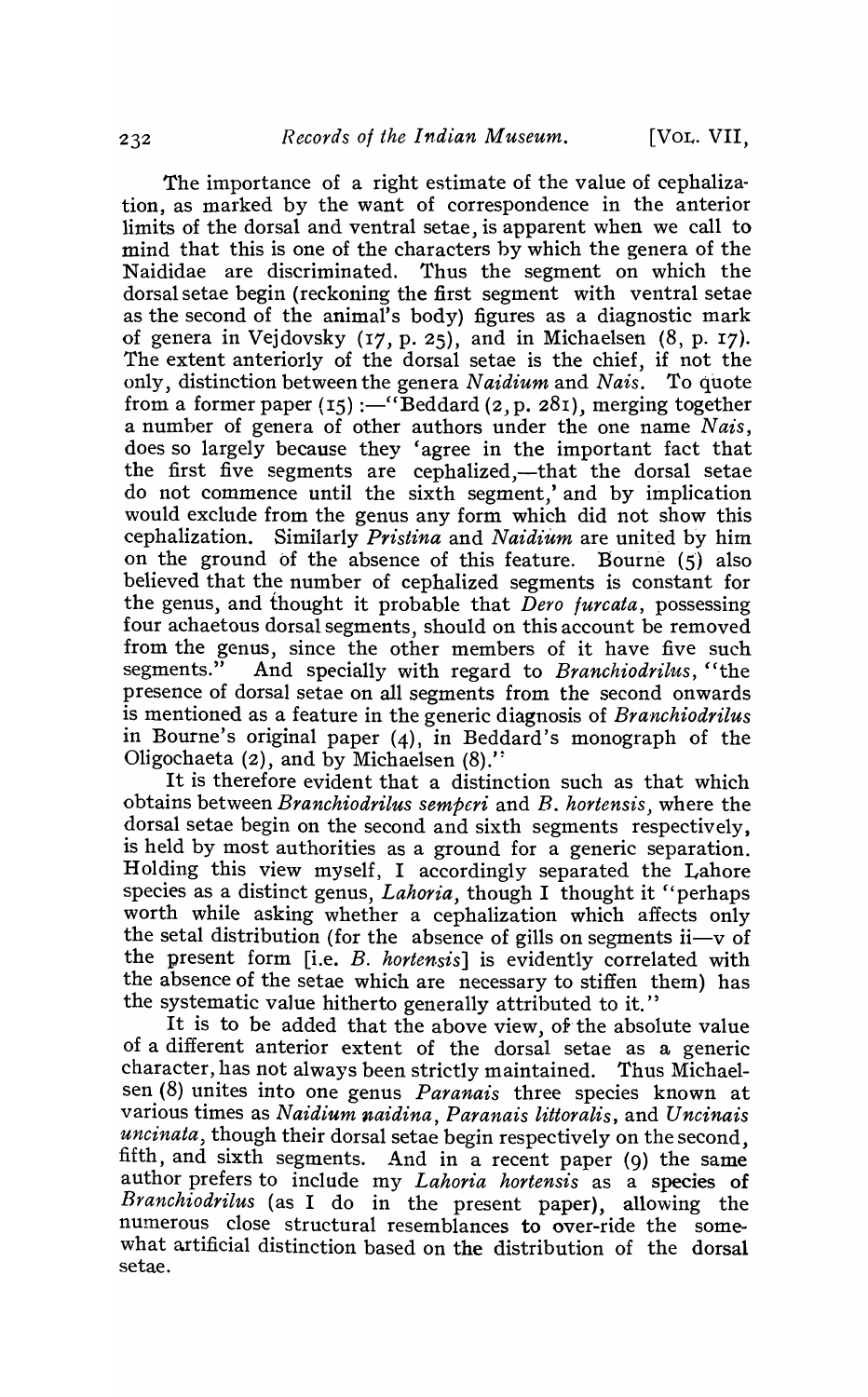With the discovery of *B. menoni* the case becomes stronger. I was in doubt at first as to whether it would not be advisable to unite it with Bourne's worm under the same species, *B. semperi;*  since the points of structural agreement are many, and in some cases extend into detail; and· there can at least be little doubt of a close genetic connection. Yet, allowing the usual value to cephalization, the difference between some specimens of *B. menon'i*  and *B. semperi* would be generic; and indeed the same might be said of specimens of *B. menoni* alone, when compared one with another.

The conclusion to be drawn is that *the degree 01 cephalization*  in the Naididae is correlated with the behaviour of the segments of the *budding zone,I and that variations in both, 01 considerable extent, may occur within the same species. The form of cephalization which* is characterized by the absence of dorsal setae from a number of the *anterior segments 01 the body has been evolved repeatedly, in different*  groups of the Naididae, and at different *times*. The degree of *cephalization is not necessarily a generic character, since differing degrees 01 cephalization may coexist with a remarkable similarity in general organization.* 

One point of a more speculative nature remains. In the case of *Branchiodrilus hortensis,* which usually has five prebranchial segments, specimens are occasionally met with which possess only four such segments; in these cases the 'first gilled segment would seem to be homologous throughout, *i.e.* the sixth segment of some individuals is homologous with the fifth of others. Similarly, according to Piguet, in *Nais communis* (v. *ant.*):-"mais tous ces individus (i.e. those with only four segments in front of that on which the dorsal setae began) avaient la région antérieure absolument normale, sauf que leur 5me segment était l'homologue du 6me des autres."

Similar considerations must be extended to *Branchiodrilus menoni* ; the first gilled segment is homologous, throughout the individuals of the species, though these individuals vary as regards the number of segments intercalated in front of this fixed point and behind the mouth.

But while some specimens of *B. menoni* agree in the arrangement of their segments (as determined by the setal bundles) with *B. semperi,* others 'agree with *B. hortensis.* It follows that the first gilled segment is homologous in these two species, i.e. segment vi of *B. hortensis* is homologous with segment ii of *B.* semperi.

If this is the case, then we must infer that the same holds generally in the Naididae, and that the segment immediately succeeding those produced in the budding zone,—usually, but not always, that on which the dorsal setae begin,—is homologous thoughout the group.

<sup>1</sup> Compare however what was said previously (footnote p. 230) regarding *Pristina.*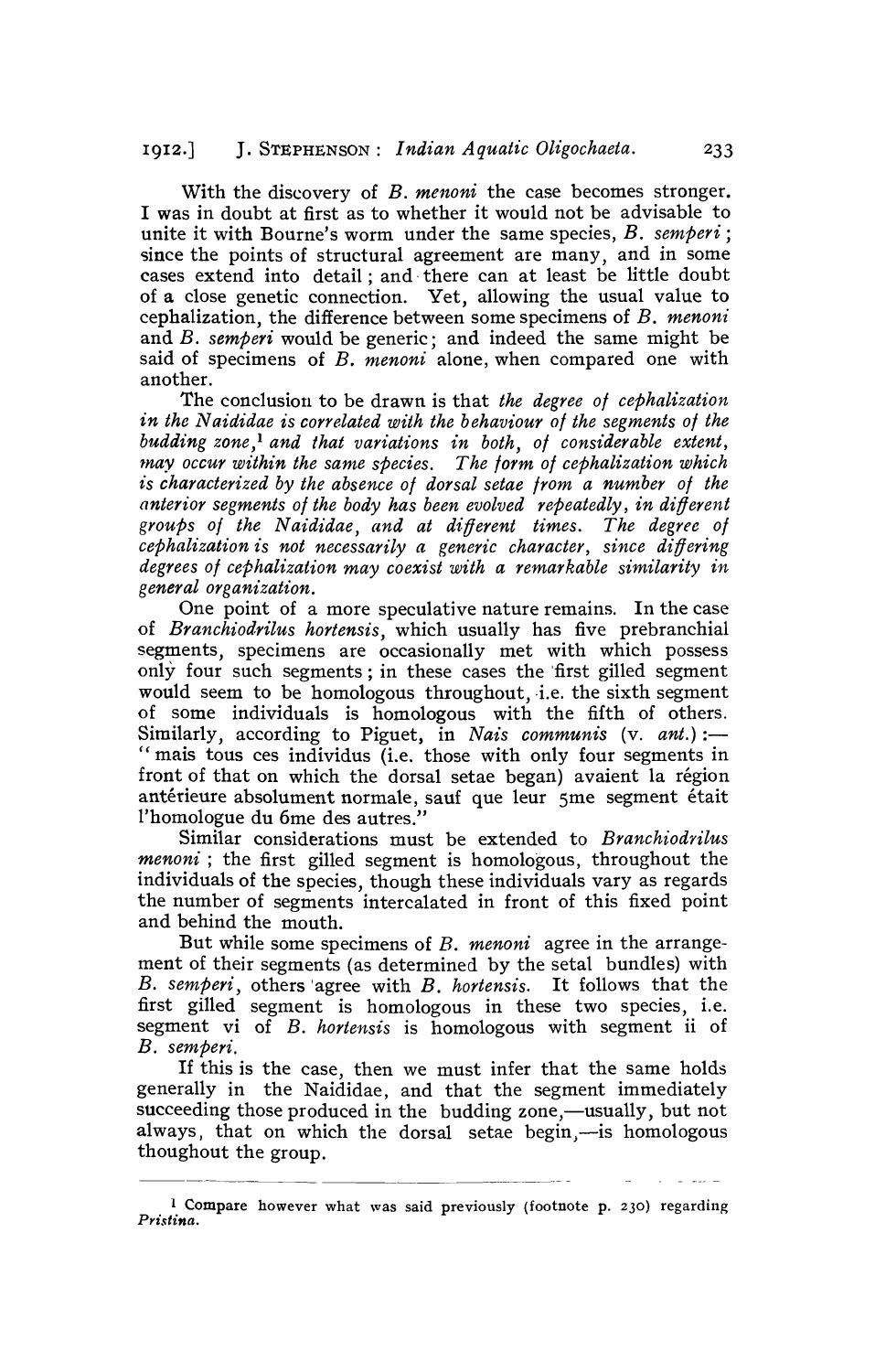As to whether this would lead to difficulties with regard to the homologies of the genital organs or not I cannot say. It would be interesting to have details of the budding process and of the position of the genital organs in *Naidium*, where the dorsal setae begin on the second segment; but these are lacking. The above views would not lead to any difficulties in the case of *Pristina*; here the testes are in segment vii, the ovaries in viii, i.e. the genital organs are displaced two segments backwards as compared with other genera. But the segments contributed to the animal's head from the budding zone are also more numerous than usual, seven instead of five, and therefore the testes are still in the last segment to be added from the budding zone, as in N *ais*  and other genera.

## II.

### Branchiura sowerbyi, Bedd.

This interesting worm, belonging to that small group of Oligochaeta which possess gills, was first described by Beddard (I) in 18g2 from specimens obtained from the mud of the *Victoria regia* tank in the Royal Botanical Society's Gardens in London; of these specimens only one was sexually mature, and this furnished the material for his description of the genital organs. No more was heard of this worm till Ig08, when Michaelsen (7) found specimens, among them several sexually mature, in a warm water tank of the Botanical Gardens at Hamburg; Michaelsen's account deals exclusively with the genital system, in which he finds a number of differences as compared with Beddard's description. L. Perrier (10) shortly afterwards notified the discovery of numerous specimens in the Rhone, but did not add any anatomical details. Lastly in  $I(13)$  found the worm in a nullah near Lahore in the Punjab; I was able to add a number of anatomical facts to those recorded by Beddard, but none of my specimens were sexually mature.

I have since then received specimens from two sources. In May 19I1 Mr. Gravely of the Indian Museum sent me a tube contain·· ing living specimens of the worm taken in Calcutta; they were obtained from mud in an earthenware basin containing aquatic plants planted in mud and water in the Museum garden. It is noteworthy that the worms were put into the tube on the 12th May, and were received by post in Lahore at  $4.30$  p.m. on the evening of the 15th; the tube was opened immediately, and the worms were found to be still quite lively. The mean temperature at Lahore for the 24 hours was at this date  $90^\circ$ , the maximum in the shade 106°F, and the temperatures must certainly have been higher in a railway van coming from the south.

A few observations were made on the movements of the living worm. As remarked above, they were quite active. The posterior part of the body was at times held quite still while the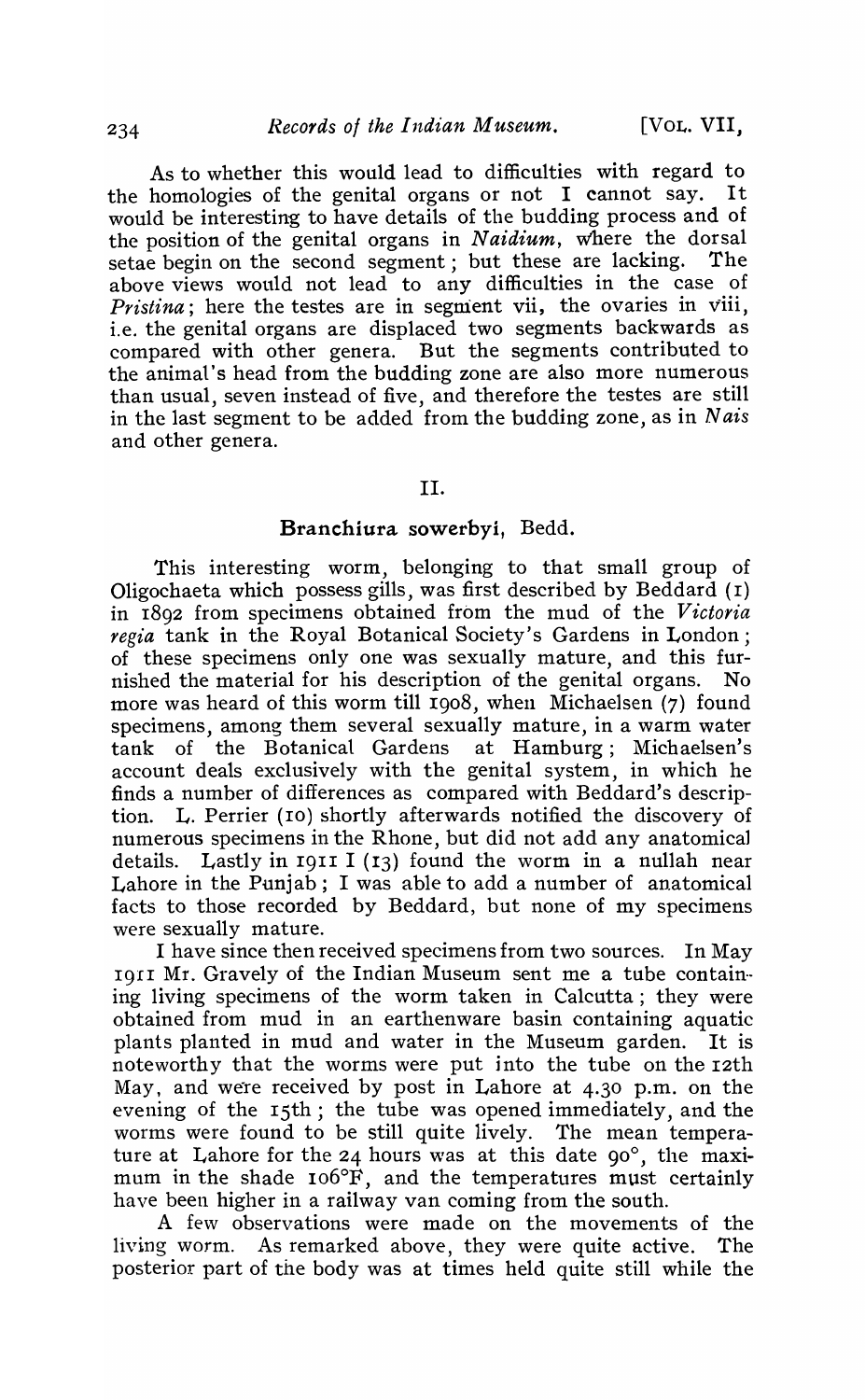anterior part was wriggling; the movements of the posterior part when these occurred, were either irregular wrigglings or regular undulating movements. The gills in these specimens showed no movements of their own when the tail was at rest. The worms manifested a sharp and sudden response to a touch with a needle; they contracted somewhat, and then as a rule remained quite motionless for a short time, subsequently resuming their movements.

As to their external characters, the gill region was short; in one case well developed gills ceased suddenly a little distance in front of the hinder end, and behind this point there were only tubercles,—about a dozen in both dorsal and ventral series, the two or three most posterior being slightly larger than the rest; this peculiarity was possibly due to previous injury. On holding the tube up to the light and looking through it the gills were invisible to the naked eye in the living animal on account of their transparency; their length was not greater than the diameter of the body. The length of the animals was from  $I_{\frac{1}{2}}$  to 2 inches when extended, and their breadth I mm. or more. One specimen exhibited genital organs, as described below.

Again in November 1911 I received from the Indian Museum a tube of these worms, preserved, which had been taken in Madras. in the mud from the *Victoria regia* tank in the Agrihorticultural Society's gardens, in September-October, 1907, by Prof. K. Ramunni Menon. The specimens were in a bad state of preservation, and consisted of 18 fragments, of sizes from 25 to 2 mm., mostly small; these had apparently belonged originally to two worms, of which neither showed sexual organs. The peculiarity about these specimens was that they were constricted, in transverse section, so as to show a somewhat figure-of-eight appearance; but the dorsal, and still more the ventral, surface was flattened, the ventral surface, in the region in front of the gills, giving the appearance of a flat sole.

The occurrence of a sexual specimen among the worms received from Calcutta offers the opportunity of adding a few<br>remarks on the genital organs. The differences between the remarks on the genital organs. descriptions given by Beddard and by Michaelsen are very considerable. As briefly as possible, the chief of these are as follows:  $-$ Michaelsen finds, that the vas deferens enters the proximal expanded portion of the atrium very obliquely through the wall of the latter, nearly but not quite at its rounded extremity; this portion of the atrium is lined by long columnar epithelium, surrounded by a voluminous investment of glandular cells, and encroaches posteriorly, where the vas deferens joins it, on segment xii. It merges anteriorly into the middle region of the atrium, which is narrower, undergoes several irregular windings, and before becoming the distal region of the atrium is joined by the paratrium. The distal region of the atrium is again wider, is bent at its upper end like a hook, but its main portion passes vertically downwards to the male aperture. The paratrium is a long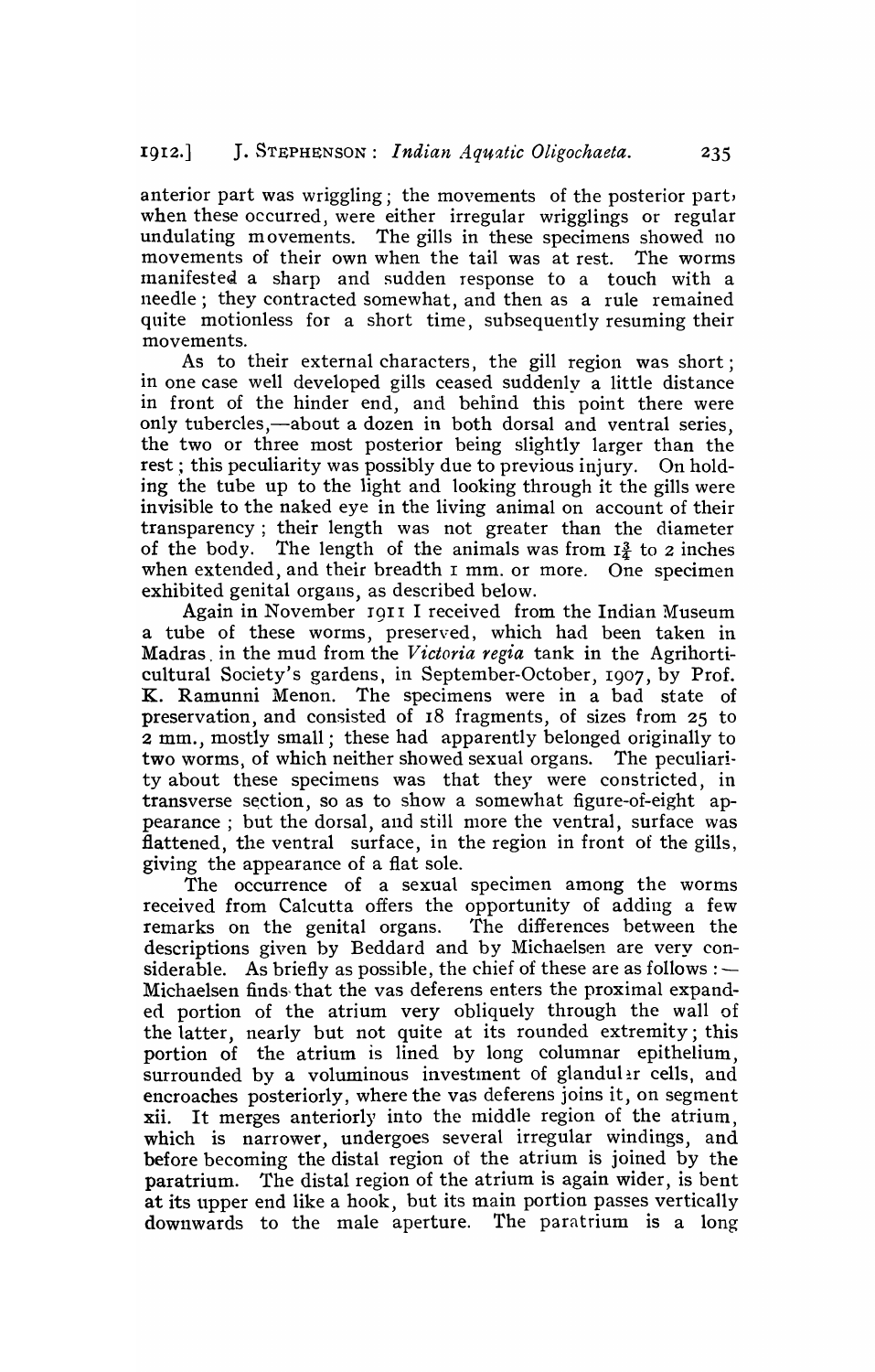diverticulum from the middle region of the atrium, closely bound up with the atrium for some distance near its origin, then separating from it though still running parallel; it extends back through the whole extent of segment xii, has an insignificant lumen, and is, like the proximal portion of the atrium, covered with a thick layer of glandular cells. A special ovoid coelomic sac encloses the distal section of the atrium and so much of its middle section and of the paratrium as are bound up together. The spermathecae consist of a duct with an expanded spherical ampulla.

Beddard on the other hand shows the vas deferens as joining the atrium about the middle of the length of the latter. The internal half of the atrium has thus the appearance of being a diverticulum of the male efferent canal; it is a large ovoid sac, with a considerable lumen and a voluminous investment of gland cells of peritoneal origin. The distal half of the atrium, below the junction of the vas deferens, is tubular, and is surrounded by a considerable muscular investment. The spermathecae are pear-shaped.

The differences briefly indicated above might possibly be explained, according to Michaelsen, in one or more of three ways. First, Beddard's specimen might not have been fully mature; but this explanation is in any case not by itself sufficient, and moreover the clitellum was well developed in Beddard's specimen, and the spermathecae contained spermatozoa. Or Beddard may have been misled, owing to the scantiness of his material, and the difficulty of working out a complete description from one specimen only ; in this case it may have happened that Beddard has overlooked the paratrium, and mistaken the relation of vas deferens to atrium. Lastly, the specimens of the two observers may have belonged to different species; this however Michaelsen thinks very "unlikely, since if the above differences do actually exist they are not of specific but of generic importance.

The sexual specimen from Calcutta, mentioned above, was pretty certainly not fully mature; in the sections, ripe spermatozoa are indeed seen entering the seminal funnel, and the sperm sac extends as far backwards as segment xiv; but the clitellum is indistinguishable, the spermathecae contain no spermatozoa, and there is no ovisac with contained ova. But in the circumstances above mentioned, the examination of other sexual specimens of this worm is a matter of some interest and importance; and the present specimen has probably this advantage, that it will at least indicate whether the differences in the two already published accounts are or are not due to the first of Michaelsen's suppositions, -i.e. to Beddard's having worked on an immature specimen.

Briefly, the Calcutta specimen agrees with Michaelsen's description in all essential points; and a full account would therefore be quite superfluous. It will only be necessary to refer to the figures appended, and to mention the characters in which the present specimen differs from Michaelsen's account.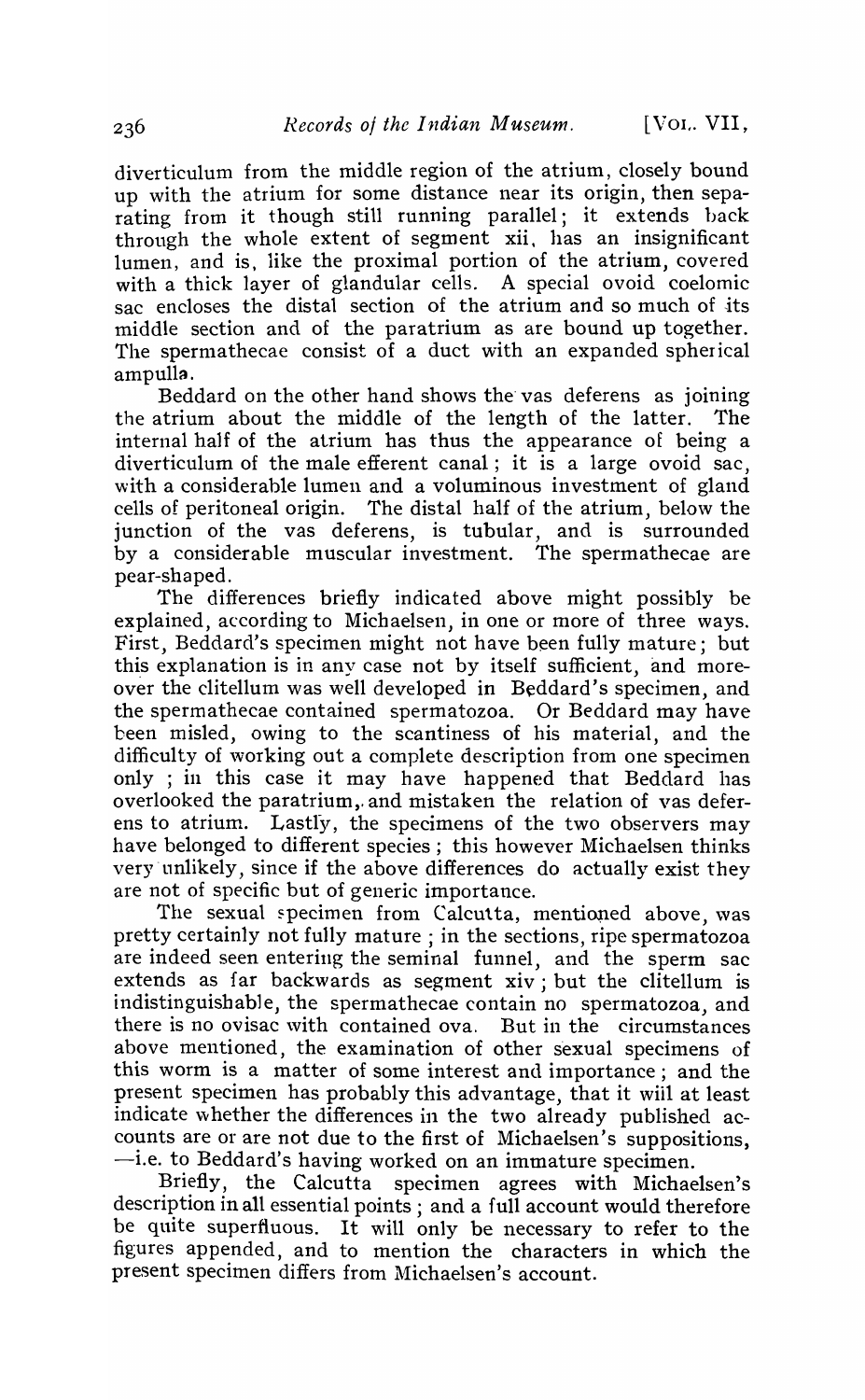(i) The atrium and paratrium are confined to segment xi, and do not encroach on xii.

(ii) The proximal part of the atrium is a spherical sac, sharply marked off from the middle portion, and lined by cubical, not columnar, epithelium (pl. xii, figs. 1, 4).

(iii) There is no bulky covering of gland cells surrounding either atrium or paratrium (pl. xii, figs.  $I = 4$ ).

(iv) The lower portion of the paratrium runs side by side with the middle region of the atrium in a common sheath (pl. xii, fig. 2), as in Michaelsen's specimens, but their lumina never unite, and open separately into the distal section of the atrium (pI. xii, fig.  $3$ ).

(v) The combined atrium and paratrium undergo fewer windings in the coelomic sac than is described by Michaelsen.

(vi) The distal section of the atrium is straight throughout, not hooked at its dorsal extremity (pI. xii, fig. 5).

(vii) The spermathecae are small, egg-shaped, with thick walls and small lumen.

(viii) The female efferent apparatus is not described by Michaelsen Beddard describes an oviduct opening on the furrow between segments xi and xii. I find an ovarian funnel on septum  $II/I2$  (pl. xii, fig. I), which leads to the exterior by a short oviduct opening on, segment xii, a little distance behind the level of septum  $11/12$ .

I think it probable that most, if not all, the differences between the Hamburg specimens and the present one are to be referred to their being in' different stages of development. And since the present specimen is presumably at a less rather than a more advanced stage of development than that described by Beddard, and since nevertheless it shows a fairly close agreement with Michaelsen's description, it does not seem likely that the discrepancies in the accounts of Beddard and Michaelsen are due to differences in the degree of maturity of their respective specimens. The explanation of those discrepancies is therefore to be sought in one of the other directions indicated by Michaelsen.

#### III.

# Limnodrilus socialis, Stephenson.

The above worm was recently described by me  $(13)$  from Lahore, where it is common. I have twice received specimens alive from Mr. Gravely of the Indian Museum; the first occasion was in March 1911, the worms having been taken in a masonry drain at Belgatchia near Calcutta, the second in May 1911, when a tube of these worms, taken within the precincts of the Museum, was received at the same time and under the same conditions as the *Branchiura sowerbyi* previously mentioned.

Since the shape of the cerebral ganglion is largely used for purposes of discrimination and identification, I append a sketch of it, from a specimen in which it was well seen (fig. 4).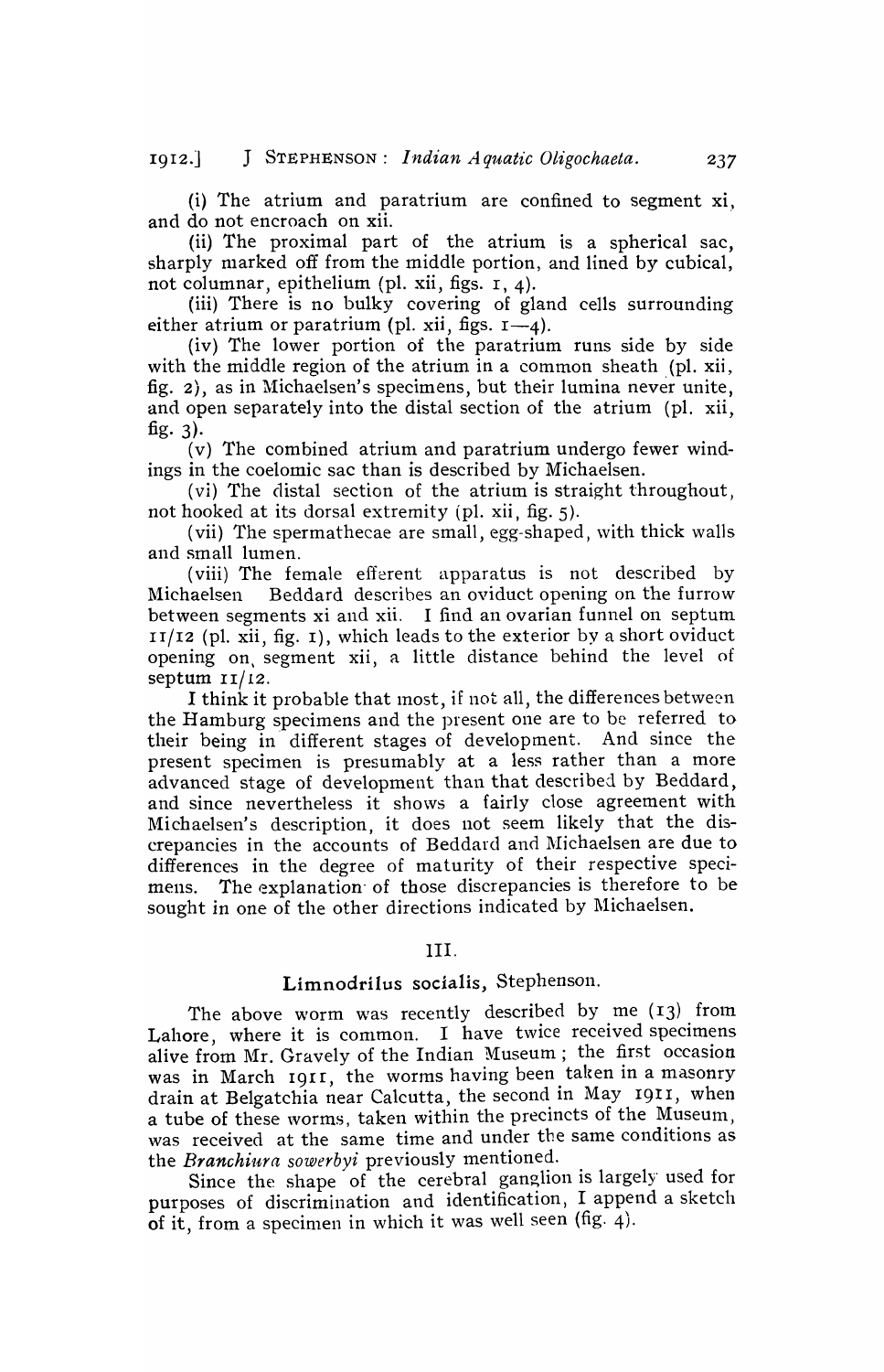### Enchytraeus indicus, sp. nov.

I received from the Indian Museum in October last a small tube of worrns collected by Mr. S. P. Agharkar, of the Elphinstone College, Bombay, in the neighbourhood of that city. Mr. Agharkar's note concerning the specimens is as follows  $: -$ " Oligochaete found in egg membranes of the common pond snail *Ampullaria*. They were found in the eggs of this snail which I collected on August 18th. The eggs were kept in a moist place for hatching, and on the 6th September, 1911, the young snails came out one by one. In some of these. eggs, instead of the young snail, I found this worm. In other cases however it was found in the membrane surrounding the young snail."



FIG. *4.-Limnodrilus socialis;* cerebral ganglion, from above. *d.v.,* dorsal vessel.

The tube contained six specimens, of which one was very small, in a good state of preservation.

*External characters.-The* length was about 4 mm., the colour brownish; number of segments 31. The prostomium was short and bluntly conical; there was a head-pore between prostomium and first segment. The clitellum embraced segments xii-xiii; it was absent however from the median portion of the ventral surface of these segments.

The *setae* are of the type which is ordinarily found in the genus,-shaft straight with however a slight proximal curve, without nodulus, gently swollen towards the free extremity, and pointed at the end. In length they are approximately  $50\mu$ . The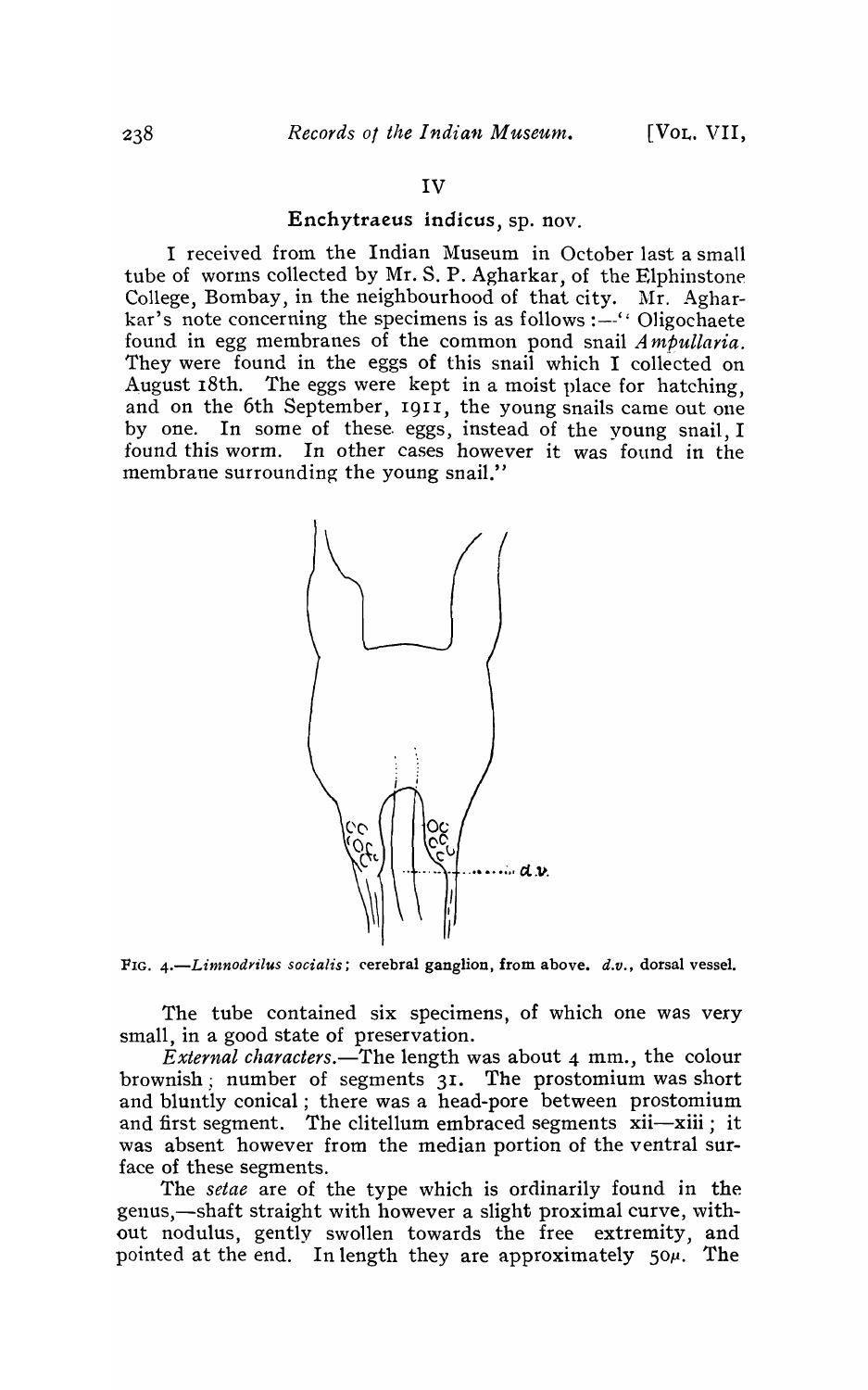ventral series are three per bundle in segments ii-xi, absent in xii and two per bundle behind this. The dorsal series are two per bundle throughout.

The *alimentary canal* begins in a tubular buccal cavity lined by low, approximately cubical, epithelium. The pharynx succeeds, and is in turn followed by the ciliated oesophagus, narrow as far as segment vi, a little wider in vii and viii; its calibre finally increases in xiv where the tube becomes the intestine; the cilia are specially long in segments vii—xi. Three pairs of septal glands are present, in segments iv, v and vi ; their position would perhaps be more accurately described by saying that they are in close connection with septa  $4/5$ ,  $5/6$  and  $6/7$ , which split to enclose them; the posterior pair of glands are united ventrally underneath the oesophagus. Peptonephridia are present as narrow coiled tubes in segment iv.

The *dorsal vessel* begins in segment xiii apparently, or at dissepiment 12/13. It divides just behind the level of the mouth; the two divisions unite again ventrally, probably in segment v, to form the ventral vessel.

The *nephridia* are of the compact type, with a small anteseptal portion and a pear-shaped postseptal ; the latter twice as long as the anteseptal, the broad end anterior, the narrow end continued into the duct, which passes downwards and backwards. The duct is about half as long as the postseptal portion, and duct and postseptal together are about twice as long as broad. The first nephridium is in segment v.

The *cerebral ganglion* is large, in segment ii, and has the dorsal vessel closely applied to it underneath. From sections it appears to be slightly convex behind, or at any rate not indented.

*Reproductive organs.-The* testes are in xi, attached to septum 10/11; there are no sperm-sacs. The funnels are in xi; they are much smaller than is usual in the family, and do not diverge very greatly from the ordinary form; thus there is a small open funnel-like mouth, which is succeeded by a portion of the tube composed of columnar, clear and mucous-looking cells (cf. pI. xii, fig. 6, drawn from a specimen in cedar oil). The vas deferens passes through septum  $I1/I2$ , is coiled in the anterior part of segment xii, but straight in its posterior portion; it is very narrow, its diameter being  $7-8\mu$ . The penial body, in the posterior part of xii, is spherical, has a diameter of  $40-45\mu$ , and opens on the surface by a wide aperture (pI. xii, fig. 6).

The ovary is attached to septum  $I1/I2$ . Ova are found in all segments from viii to xii inclusive; segment xii may be largely filled by them (pl. xii, fig. 6). The funnel is a backward depression of septum 12/13 on each side, at its ventral attachment to the body-wall, whence the short narrow oviduct leads directly to the exterior.

The spermathecae open to the exterior in the intersegmental groove  $4/5$ ; the ampulla of each is small, approximately spherical or ovoid, in diameter about  $30\mu$ ; it probably communicates with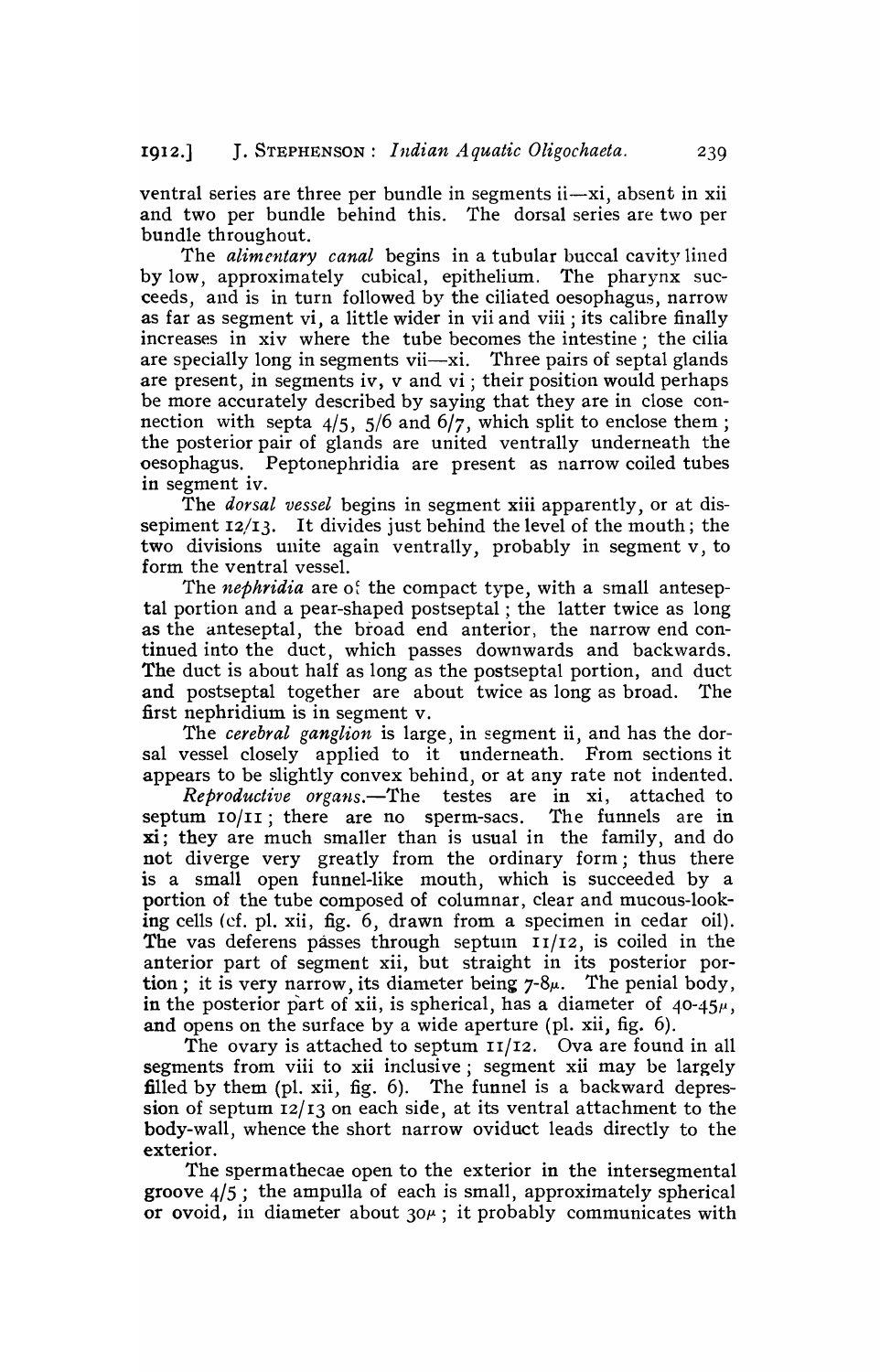the oesophagus, though my preparations do not show the actual opening. The duct is several times as long as the ampulla, and is bent once or twice in its course; in diameter it is  $11-T2$ .

I may add a few remarks on two of the above characters. The first is the penial body. The Enchytraeidae possess in general glandular structures surrounding the external end of the vas deferens, but differ among themselves in the disposition of the gland-cells; in some cases there are a number of separate aggregates of these cells, opening on the surface of the body around the male aperture, while in other cases the whole of the gland-cells are compacted into a spherical, ovoid, or reniform penial body, surrounding the last part of the vas deferens. Eisen (6) proposes this distinction as a means of separating the Enchytraeidae into two subfamilies, the Lumbricillinae which have, and the Enchytraeinae which have not, a penial body. I have shown however (12) that the representative genera of the subfamilies. *Luntbricillus* and *Enchytraeus,* are connected by a number of forms which have a more or less intermediate position; and that in particular a penial body occurs in more than one species of *Enchytraeus.* It is interesting to find that this is the case in the present species also.

The second point is the condition of the seminal funnel. Its general form in the Enchytraeidae is described by the word 'barrel-shaped,' and this form is occasioned by the excessive elongation of the cells composing the first part of the duct; at the same time the cells become clear and stain only slightly, due presumably to the formation within them of a mucous substance. In the present species the funnel is small, and the change in the cells comparatively slight; the condition is therefore intermediate between that usual in other families and that which is characteristic of the Enchytraeidae.

# REFERENCES TO LITERATURE.

|    | I. Beddard, F. E.                                   | A new branchiate Oligochaete (Branchiura                       |
|----|-----------------------------------------------------|----------------------------------------------------------------|
|    |                                                     | sowerbyi). Quart. Journ. Mic. Sci. (n.                         |
|    |                                                     | s.), vol. xxxiii, 1892.                                        |
| 2. | , ,<br>$\overline{\phantom{a}}$                     | A monograph of the order Oligochaeta.                          |
|    |                                                     | Oxford, $1895$ .                                               |
| 3. | Benham, W B.                                        | Notes on some aquatic Oligochaeta. Quart.                      |
|    |                                                     | Journ. Mic. Sci. (n.s.), vol. xxxiii, 1892.                    |
| 4. |                                                     | Bourne, A. G. On <i>Chaetobranchus</i> , a new genus of Oligo- |
|    |                                                     | chaetous Chaetopoda. Quart. Journ.                             |
|    |                                                     | Mic. Sci. (n.s.), vol. xxxi, 1890.                             |
| 5. | $\overline{\mathbf{z}}$<br>$\overline{\phantom{a}}$ | Notes on the Naidiform Oligochaeta, etc.                       |
|    |                                                     | Quart. Journ. Mic. Sci. (n.s.), vol.                           |
|    |                                                     | xxxii, 1891.                                                   |
|    | 6. Eisen, G.                                        | Enchytraeids. Harriman Alaska Expedi-                          |
|    |                                                     | tion, vol. xii, New York, 1904.                                |